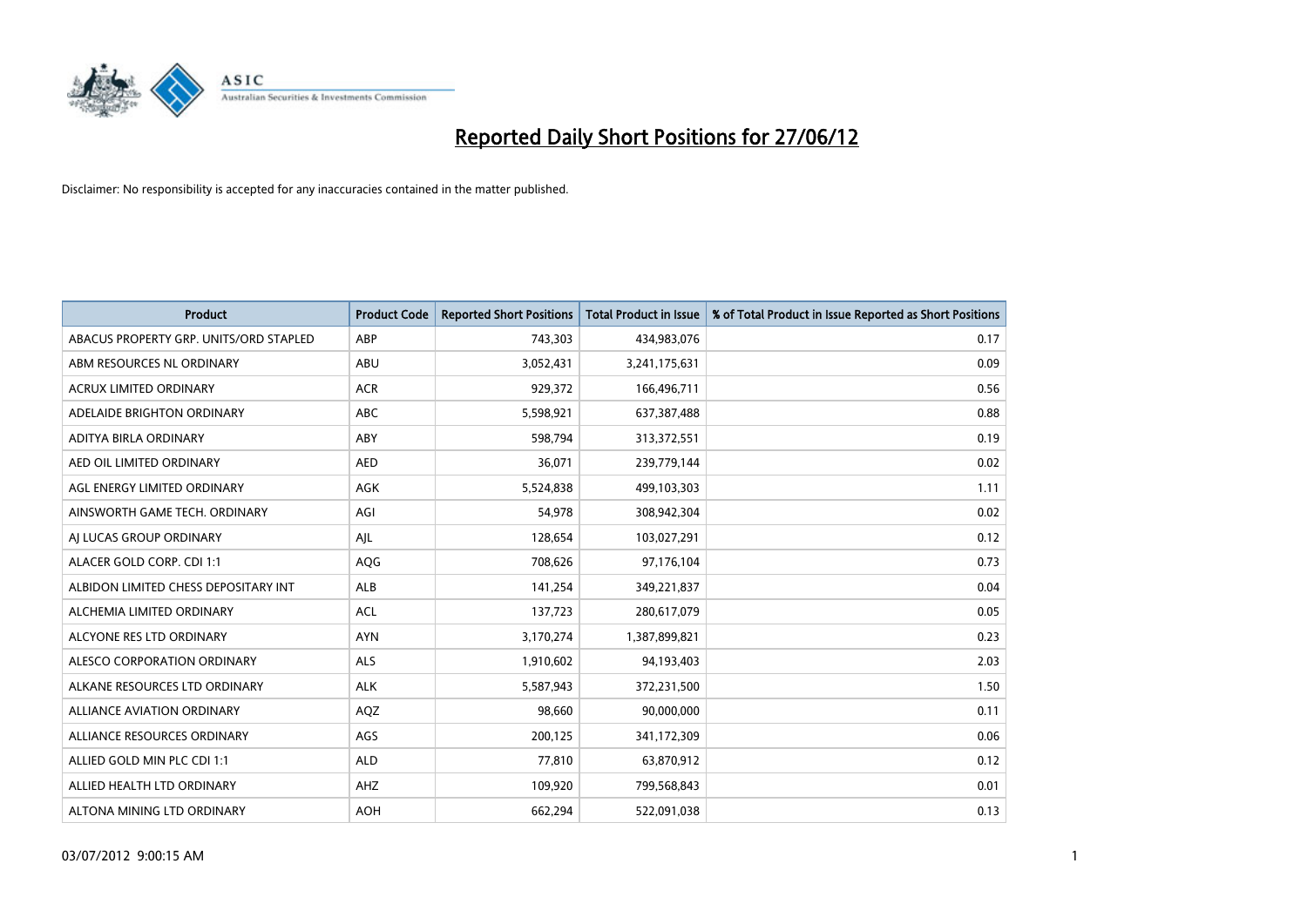

| <b>Product</b>                          | <b>Product Code</b> | <b>Reported Short Positions</b> | <b>Total Product in Issue</b> | % of Total Product in Issue Reported as Short Positions |
|-----------------------------------------|---------------------|---------------------------------|-------------------------------|---------------------------------------------------------|
| ALUMINA LIMITED ORDINARY                | <b>AWC</b>          | 104,636,586                     | 2,440,196,187                 | 4.29                                                    |
| AMALGAMATED HOLDINGS ORDINARY           | AHD                 | 2,958                           | 157,629,498                   | 0.00                                                    |
| AMCOM TELECOMM. ORDINARY                | <b>AMM</b>          | 107,830                         | 241,491,904                   | 0.04                                                    |
| AMCOR LIMITED ORDINARY                  | <b>AMC</b>          | 4,126,059                       | 1,206,684,923                 | 0.34                                                    |
| AMP LIMITED ORDINARY                    | AMP                 | 6,422,470                       | 2,894,931,180                 | 0.22                                                    |
| AMPELLA MINING ORDINARY                 | AMX                 | 4,224,864                       | 240,600,493                   | 1.76                                                    |
| ANGLOGOLD ASHANTI CDI 5:1               | AGG                 |                                 | 89,207,765                    | 0.00                                                    |
| ANSELL LIMITED ORDINARY                 | <b>ANN</b>          | 3,194,318                       | 130,656,668                   | 2.44                                                    |
| ANTARES ENERGY LTD ORDINARY             | <b>AZZ</b>          | 203,851                         | 259,950,000                   | 0.08                                                    |
| ANZ BANKING GRP LTD ORDINARY            | ANZ                 | 11,623,469                      | 2,679,682,754                 | 0.43                                                    |
| APA GROUP STAPLED SECURITIES            | APA                 | 7,555,376                       | 644,485,583                   | 1.17                                                    |
| APN NEWS & MEDIA ORDINARY               | <b>APN</b>          | 21,429,840                      | 649,010,756                   | 3.30                                                    |
| AQUARIUS PLATINUM. ORDINARY             | <b>AOP</b>          | 14,227,337                      | 470,312,578                   | 3.03                                                    |
| AQUILA RESOURCES ORDINARY               | <b>AQA</b>          | 6,013,422                       | 411,804,442                   | 1.46                                                    |
| ARAFURA RESOURCE LTD ORDINARY           | ARU                 | 5,331,458                       | 396,004,144                   | 1.35                                                    |
| ARB CORPORATION ORDINARY                | ARP                 | 49,925                          | 72,481,302                    | 0.07                                                    |
| ARDENT LEISURE GROUP STAPLED SECURITIES | AAD                 | 6,279,227                       | 334,209,401                   | 1.88                                                    |
| ARISTOCRAT LEISURE ORDINARY             | ALL                 | 16,438,398                      | 550,502,889                   | 2.99                                                    |
| ARMOUR ENERGY LTD ORDINARY              | <b>AJQ</b>          | 95,000                          | 221,050,000                   | 0.04                                                    |
| ASCIANO LIMITED ORDINARY                | <b>AIO</b>          | 4,455,489                       | 975,385,664                   | 0.46                                                    |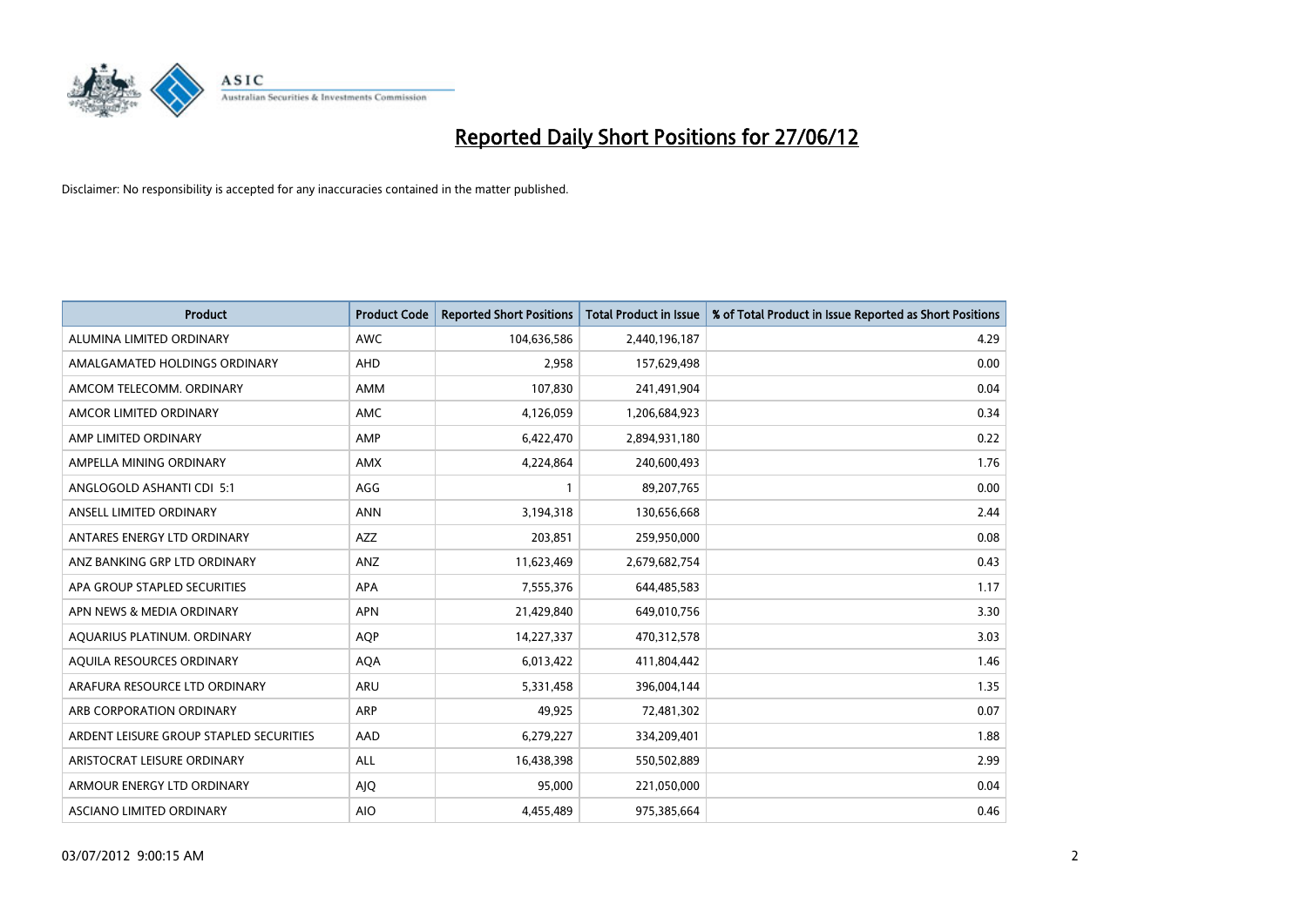

| <b>Product</b>                          | <b>Product Code</b> | <b>Reported Short Positions</b> | <b>Total Product in Issue</b> | % of Total Product in Issue Reported as Short Positions |
|-----------------------------------------|---------------------|---------------------------------|-------------------------------|---------------------------------------------------------|
| ASG GROUP LIMITED ORDINARY              | ASZ                 | 271,510                         | 172,152,079                   | 0.16                                                    |
| ASPEN GROUP ORD/UNITS STAPLED           | APZ                 | 257,221                         | 600,507,326                   | 0.04                                                    |
| ASPIRE MINING LTD ORDINARY              | <b>AKM</b>          | 270,129                         | 620,594,556                   | 0.04                                                    |
| ASTRO JAP PROP GROUP STAPLED SECURITIES | AJA                 | 14,534                          | 58,445,002                    | 0.02                                                    |
| ASX LIMITED ORDINARY                    | ASX                 | 3,483,598                       | 175,136,729                   | 1.99                                                    |
| ATLANTIC LIMITED ORDINARY               | ATI                 | 60,000                          | 143,393,703                   | 0.04                                                    |
| ATLAS IRON LIMITED ORDINARY             | <b>AGO</b>          | 12,188,686                      | 904,580,993                   | 1.35                                                    |
| AUCKLAND INTERNATION ORDINARY           | AIA                 | 50,000                          | 1,322,564,489                 | 0.00                                                    |
| <b>AURORA OIL &amp; GAS ORDINARY</b>    | <b>AUT</b>          | 6,689,522                       | 445,458,159                   | 1.50                                                    |
| AUSDRILL LIMITED ORDINARY               | <b>ASL</b>          | 1,727,422                       | 304,397,289                   | 0.57                                                    |
| AUSENCO LIMITED ORDINARY                | AAX                 | 419,445                         | 123,872,665                   | 0.34                                                    |
| <b>AUSTAL LIMITED ORDINARY</b>          | ASB                 | 196,100                         | 188,193,007                   | 0.10                                                    |
| AUSTBROKERS HOLDINGS ORDINARY           | <b>AUB</b>          | 120                             | 55,999,095                    | 0.00                                                    |
| AUSTIN ENGINEERING ORDINARY             | ANG                 | 20,488                          | 72,314,403                    | 0.03                                                    |
| AUSTRALAND PROPERTY STAPLED SECURITY    | <b>ALZ</b>          | 131,861                         | 576,846,597                   | 0.02                                                    |
| AUSTRALIAN AGRICULT. ORDINARY           | AAC                 | 551,158                         | 312,905,085                   | 0.18                                                    |
| AUSTRALIAN INFRASTR. UNITS/ORDINARY     | <b>AIX</b>          | 11,646,871                      | 620,733,944                   | 1.88                                                    |
| AUSTRALIAN PHARM, ORDINARY              | API                 | 254,289                         | 488,115,883                   | 0.05                                                    |
| AUTOMOTIVE HOLDINGS ORDINARY            | AHE                 | 5,875                           | 260,579,682                   | 0.00                                                    |
| AVJENNINGS LIMITED ORDINARY             | <b>AVJ</b>          | 575,001                         | 274,588,694                   | 0.21                                                    |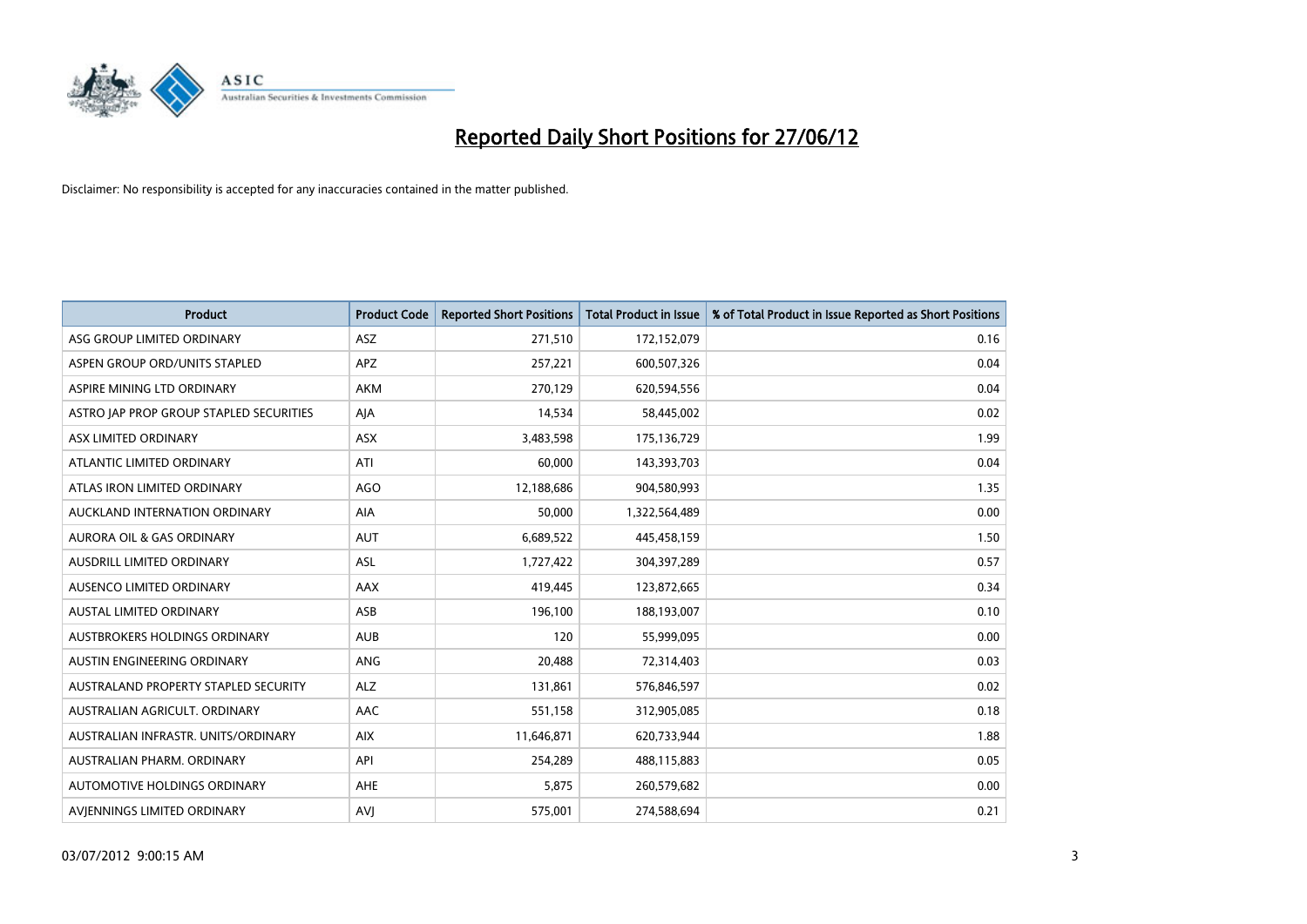

| <b>Product</b>                       | <b>Product Code</b> | <b>Reported Short Positions</b> | <b>Total Product in Issue</b> | % of Total Product in Issue Reported as Short Positions |
|--------------------------------------|---------------------|---------------------------------|-------------------------------|---------------------------------------------------------|
| AWE LIMITED ORDINARY                 | <b>AWE</b>          | 1,905,912                       | 521,871,941                   | 0.37                                                    |
| AZIMUTH RES LTD ORDINARY             | <b>AZH</b>          | 1,344,446                       | 401,368,304                   | 0.33                                                    |
| AZUMAH RESOURCES ORDINARY            | AZM                 | 743,919                         | 333,614,096                   | 0.22                                                    |
| <b>BANDANNA ENERGY ORDINARY</b>      | <b>BND</b>          | 3,733,717                       | 528,481,199                   | 0.71                                                    |
| BANK OF QUEENSLAND. ORDINARY         | <b>BOQ</b>          | 10,244,411                      | 308,797,224                   | 3.32                                                    |
| <b>BASE RES LIMITED ORDINARY</b>     | <b>BSE</b>          | 727,920                         | 460,440,029                   | 0.16                                                    |
| <b>BATHURST RESOURCES ORDINARY</b>   | <b>BTU</b>          | 32,977,940                      | 695,747,997                   | 4.74                                                    |
| <b>BC IRON LIMITED ORDINARY</b>      | <b>BCI</b>          | 279,511                         | 103,861,000                   | 0.27                                                    |
| BEACH ENERGY LIMITED ORDINARY        | <b>BPT</b>          | 25,846,136                      | 1,255,464,157                 | 2.06                                                    |
| BEADELL RESOURCE LTD ORDINARY        | <b>BDR</b>          | 11,645,425                      | 716,004,752                   | 1.63                                                    |
| BENDIGO AND ADELAIDE ORDINARY        | <b>BEN</b>          | 6,222,693                       | 396,604,957                   | 1.57                                                    |
| BENITEC BIOPHARMA ORDINARY           | <b>BLT</b>          | 75,000                          | 970,628,529                   | 0.01                                                    |
| BERKELEY RESOURCES ORDINARY          | <b>BKY</b>          | 359,026                         | 179,298,273                   | 0.20                                                    |
| BETASHARES ASX RES ETF UNITS         | <b>ORE</b>          | 15,866                          | 4,220,217                     | 0.38                                                    |
| <b>BHP BILLITON LIMITED ORDINARY</b> | <b>BHP</b>          | 6,114,332                       | 3,211,691,105                 | 0.19                                                    |
| <b>BILLABONG ORDINARY</b>            | <b>BBG</b>          | 26,016,120                      | 257,888,239                   | 10.09                                                   |
| <b>BIOTA HOLDINGS ORDINARY</b>       | <b>BTA</b>          | 1,039,585                       | 182,350,316                   | 0.57                                                    |
| <b>BLACKTHORN RESOURCES ORDINARY</b> | <b>BTR</b>          | 80.006                          | 127,818,000                   | 0.06                                                    |
| <b>BLUESCOPE STEEL LTD ORDINARY</b>  | <b>BSL</b>          | 48,177,395                      | 3,349,185,247                 | 1.44                                                    |
| <b>BOART LONGYEAR ORDINARY</b>       | <b>BLY</b>          | 7,704,287                       | 461,163,412                   | 1.67                                                    |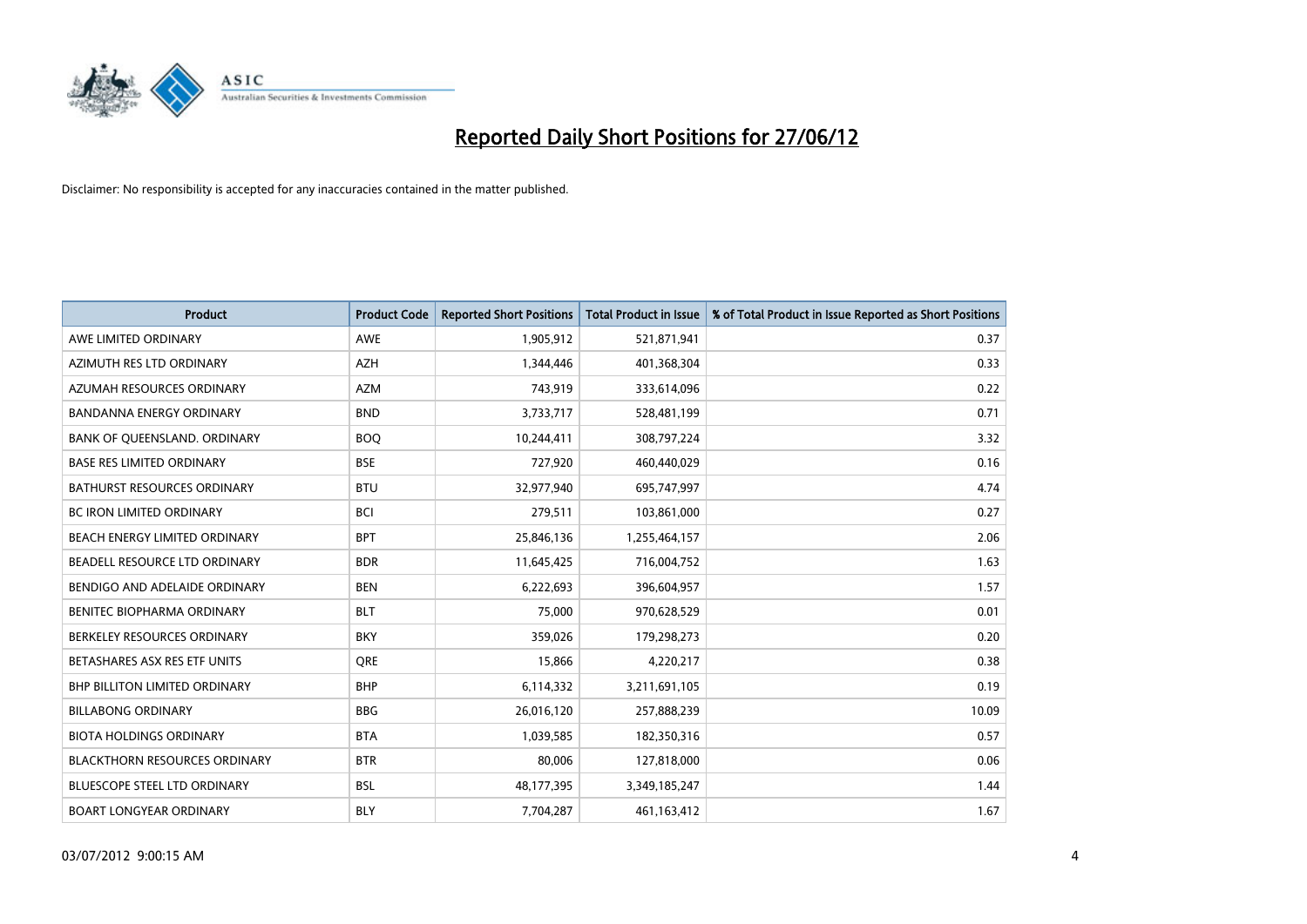

| <b>Product</b>                          | <b>Product Code</b> | <b>Reported Short Positions</b> | <b>Total Product in Issue</b> | % of Total Product in Issue Reported as Short Positions |
|-----------------------------------------|---------------------|---------------------------------|-------------------------------|---------------------------------------------------------|
| <b>BOOM LOGISTICS ORDINARY</b>          | <b>BOL</b>          | 626                             | 468,663,585                   | 0.00                                                    |
| <b>BORAL LIMITED, ORDINARY</b>          | <b>BLD</b>          | 44,338,129                      | 758,572,140                   | 5.84                                                    |
| <b>BRADKEN LIMITED ORDINARY</b>         | <b>BKN</b>          | 2,052,638                       | 168,629,376                   | 1.22                                                    |
| <b>BRAMBLES LIMITED ORDINARY</b>        | <b>BXB</b>          | 5,219,877                       | 1,536,017,062                 | 0.34                                                    |
| <b>BREVILLE GROUP LTD ORDINARY</b>      | <b>BRG</b>          | 4,035                           | 130,095,322                   | 0.00                                                    |
| <b>BRICKWORKS LIMITED ORDINARY</b>      | <b>BKW</b>          | 35,680                          | 147,567,333                   | 0.02                                                    |
| BT INVESTMENT MNGMNT ORDINARY           | <b>BTT</b>          | 224,115                         | 267,906,977                   | 0.08                                                    |
| <b>BURU ENERGY ORDINARY</b>             | <b>BRU</b>          | 11,305,170                      | 251,007,144                   | 4.50                                                    |
| <b>BWP TRUST ORDINARY UNITS</b>         | <b>BWP</b>          | 1,132,530                       | 525,255,093                   | 0.22                                                    |
| CABCHARGE AUSTRALIA ORDINARY            | CAB                 | 2,597,130                       | 120,430,683                   | 2.16                                                    |
| CALTEX AUSTRALIA ORDINARY               | <b>CTX</b>          | 5,817,389                       | 270,000,000                   | 2.15                                                    |
| CAMPBELL BROTHERS ORDINARY              | <b>CPB</b>          | 1,026,787                       | 67,503,411                    | 1.52                                                    |
| CAPE LAMBERT RES LTD ORDINARY           | <b>CFE</b>          | 498,764                         | 689,108,792                   | 0.07                                                    |
| CARABELLA RES LTD ORDINARY              | <b>CLR</b>          | 308,472                         | 133,642,797                   | 0.23                                                    |
| <b>CARBON ENERGY ORDINARY</b>           | <b>CNX</b>          | 77,039                          | 773,949,722                   | 0.01                                                    |
| <b>CARDNO LIMITED ORDINARY</b>          | CDD                 | 1,238,498                       | 138,103,523                   | 0.90                                                    |
| CARNARVON PETROLEUM ORDINARY            | <b>CVN</b>          | 99,527                          | 694,644,634                   | 0.01                                                    |
| CARSALES.COM LTD ORDINARY               | <b>CRZ</b>          | 28,302,972                      | 233,689,223                   | 12.11                                                   |
| <b>CASH CONVERTERS ORDINARY</b>         | CCV                 | 30,599                          | 379,761,025                   | 0.01                                                    |
| CENTRO RETAIL AUST ORD/UNIT STAPLED SEC | <b>CRF</b>          | 19,740,064                      | 1,340,723,189                 | 1.47                                                    |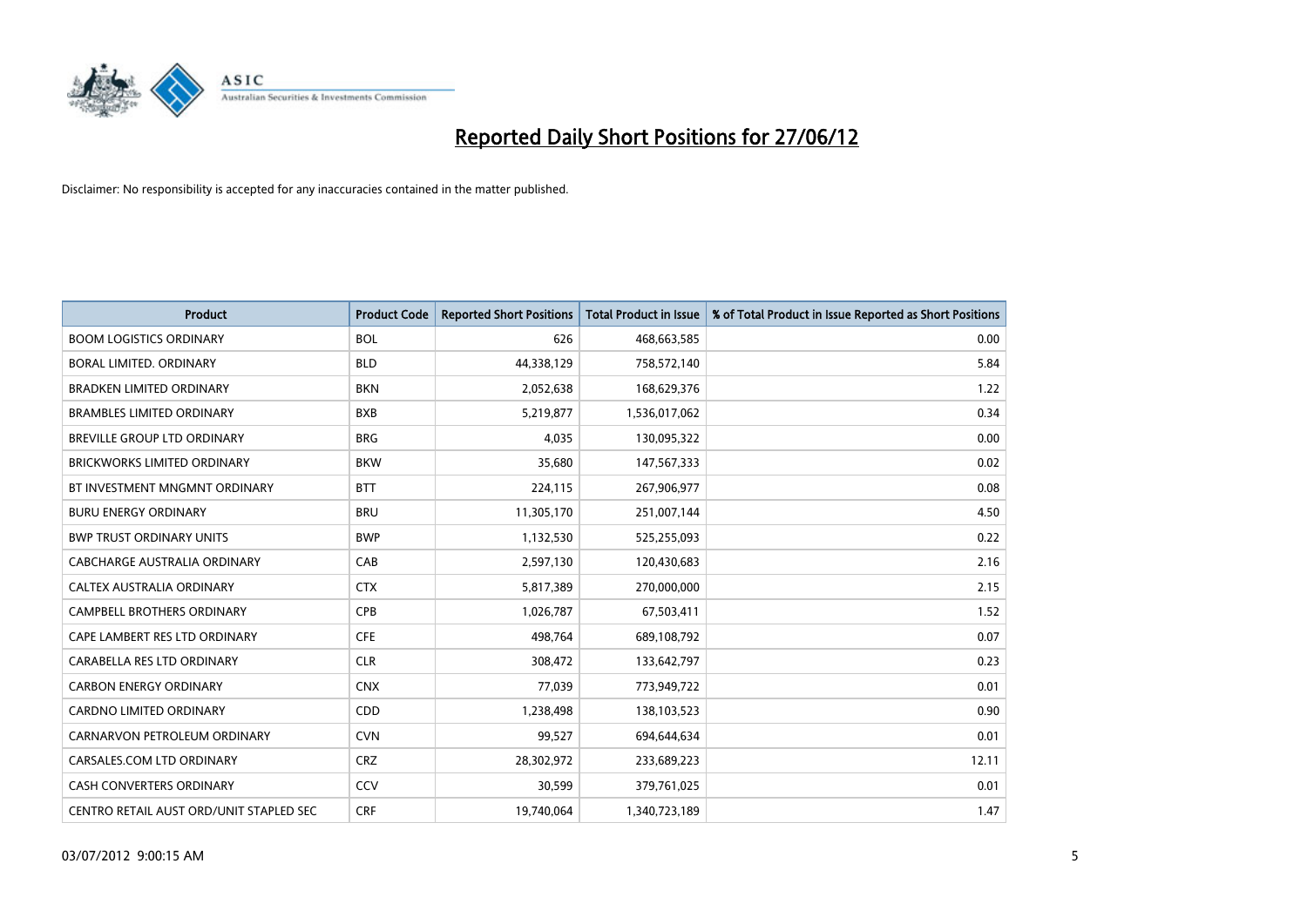

| <b>Product</b>                           | <b>Product Code</b> | <b>Reported Short Positions</b> | <b>Total Product in Issue</b> | % of Total Product in Issue Reported as Short Positions |
|------------------------------------------|---------------------|---------------------------------|-------------------------------|---------------------------------------------------------|
| <b>CERAMIC FUEL CELLS ORDINARY</b>       | <b>CFU</b>          | 146,659                         | 1,366,298,863                 | 0.01                                                    |
| CFS RETAIL TRUST GRP STAPLED SECURITIES  | <b>CFX</b>          | 73,428,759                      | 2,835,026,953                 | 2.59                                                    |
| CGA MINING LIMITED ORDINARY              | CGX                 | 195,600                         | 337,725,726                   | 0.06                                                    |
| CHALLENGER DIV.PRO. STAPLED UNITS        | <b>CDI</b>          | 751,752                         | 860,977,302                   | 0.09                                                    |
| <b>CHALLENGER INFRAST, STAPLED UNITS</b> | <b>CIF</b>          | 341,909                         | 316,223,785                   | 0.11                                                    |
| <b>CHALLENGER LIMITED ORDINARY</b>       | <b>CGF</b>          | 11,803,317                      | 544,827,710                   | 2.17                                                    |
| CHARTER HALL GROUP STAPLED US PROHIBIT.  | <b>CHC</b>          | 371,503                         | 296,846,225                   | 0.13                                                    |
| <b>CHARTER HALL RETAIL UNITS</b>         | <b>CQR</b>          | 998,964                         | 299,628,571                   | 0.33                                                    |
| <b>CHORUS LIMITED ORDINARY</b>           | <b>CNU</b>          | 1,072,126                       | 385,082,123                   | 0.28                                                    |
| CITIGOLD CORP LTD ORDINARY               | <b>CTO</b>          | 1,355,317                       | 1,105,078,301                 | 0.12                                                    |
| <b>CLOUGH LIMITED ORDINARY</b>           | <b>CLO</b>          | 205,384                         | 773,729,263                   | 0.03                                                    |
| CNPR GRP UNITS/ORD STAPLED               | <b>CNP</b>          | 2,537                           | 972,414,514                   | 0.00                                                    |
| COAL OF AFRICA LTD ORDINARY              | <b>CZA</b>          | 196,876                         | 662,484,573                   | 0.03                                                    |
| <b>COALSPUR MINES LTD ORDINARY</b>       | <b>CPL</b>          | 12,365,049                      | 620,729,899                   | 1.99                                                    |
| <b>COALWORKS LIMITED ORDINARY</b>        | <b>CWK</b>          | 981,428                         | 171,618,964                   | 0.57                                                    |
| <b>COBAR CONSOLIDATED ORDINARY</b>       | CCU                 | 306,508                         | 210,101,187                   | 0.15                                                    |
| COCA-COLA AMATIL ORDINARY                | <b>CCL</b>          | 9,890,120                       | 761,319,007                   | 1.30                                                    |
| COCHLEAR LIMITED ORDINARY                | <b>COH</b>          | 6,265,370                       | 56,929,432                    | 11.01                                                   |
| <b>COCKATOO COAL ORDINARY</b>            | <b>COK</b>          | 16,875,632                      | 1,016,746,908                 | 1.66                                                    |
| <b>COFFEY INTERNATIONAL ORDINARY</b>     | <b>COF</b>          | 250,581                         | 255,833,165                   | 0.10                                                    |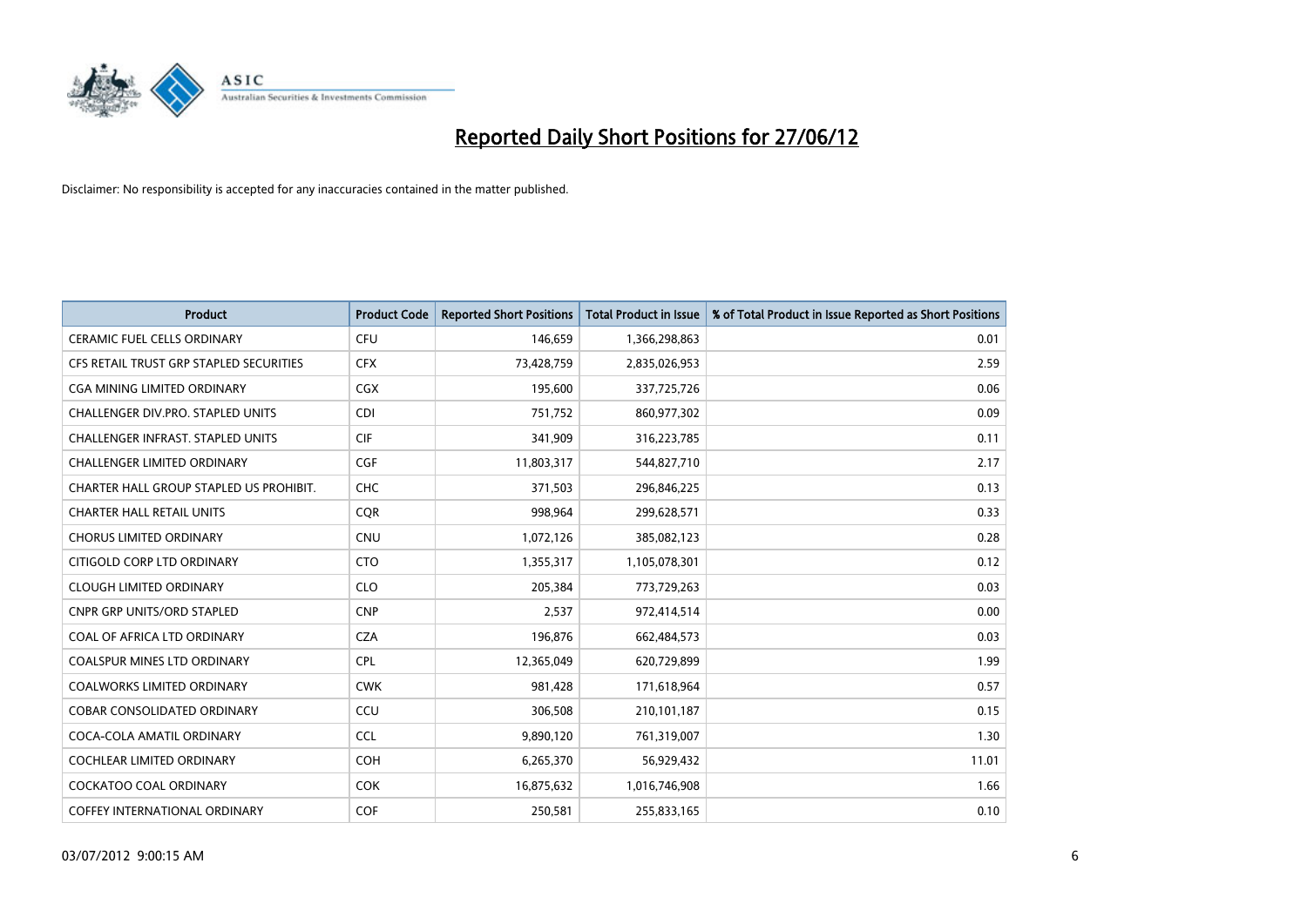

| <b>Product</b>                          | <b>Product Code</b> | <b>Reported Short Positions</b> | <b>Total Product in Issue</b> | % of Total Product in Issue Reported as Short Positions |
|-----------------------------------------|---------------------|---------------------------------|-------------------------------|---------------------------------------------------------|
| <b>COKAL LTD ORDINARY</b>               | <b>CKA</b>          | 59,385                          | 411,046,892                   | 0.01                                                    |
| <b>COLLINS FOODS LTD ORDINARY</b>       | <b>CKF</b>          | 88,988                          | 93,000,003                    | 0.10                                                    |
| COMMONWEALTH BANK, ORDINARY             | <b>CBA</b>          | 32,678,227                      | 1,592,154,780                 | 2.05                                                    |
| COMMONWEALTH PROP ORDINARY UNITS        | <b>CPA</b>          | 46,874,560                      | 2,347,003,413                 | 2.00                                                    |
| <b>COMPASS RESOURCES ORDINARY</b>       | <b>CMR</b>          | 7,472                           | 1,403,744,100                 | 0.00                                                    |
| <b>COMPUTERSHARE LTD ORDINARY</b>       | <b>CPU</b>          | 5,249,750                       | 555,664,059                   | 0.94                                                    |
| CONSOLIDATED MEDIA, ORDINARY            | <b>CMI</b>          | 1,184,574                       | 561,834,996                   | 0.21                                                    |
| CONTINENTAL COAL LTD ORDINARY           | CCC                 | 286,066                         | 430,742,398                   | 0.07                                                    |
| <b>COOPER ENERGY LTD ORDINARY</b>       | <b>COE</b>          | 299,904                         | 292,791,528                   | 0.10                                                    |
| <b>CREDIT CORP GROUP ORDINARY</b>       | <b>CCP</b>          | 45,954                          | 45,571,114                    | 0.10                                                    |
| <b>CROMWELL PROP STAPLED SECURITIES</b> | <b>CMW</b>          | 4,029                           | 1,169,688,943                 | 0.00                                                    |
| <b>CROWN LIMITED ORDINARY</b>           | <b>CWN</b>          | 3,215,208                       | 728,394,185                   | 0.44                                                    |
| <b>CSG LIMITED ORDINARY</b>             | <b>CSV</b>          | 851,819                         | 282,567,499                   | 0.30                                                    |
| <b>CSL LIMITED ORDINARY</b>             | <b>CSL</b>          | 4,163,789                       | 509,214,861                   | 0.82                                                    |
| <b>CSR LIMITED ORDINARY</b>             | <b>CSR</b>          | 39,876,425                      | 506,000,315                   | 7.88                                                    |
| <b>CUDECO LIMITED ORDINARY</b>          | CDU                 | 5,624,926                       | 189, 185, 878                 | 2.97                                                    |
| <b>CUE ENERGY RESOURCE ORDINARY</b>     | <b>CUE</b>          | 3,068,033                       | 698,119,720                   | 0.44                                                    |
| DART ENERGY LTD ORDINARY                | <b>DTE</b>          | 26,485,924                      | 768,645,654                   | 3.45                                                    |
| DAVID JONES LIMITED ORDINARY            | <b>DJS</b>          | 54,616,781                      | 528,655,600                   | 10.33                                                   |
| DECMIL GROUP LIMITED ORDINARY           | <b>DCG</b>          | 586,605                         | 166,492,757                   | 0.35                                                    |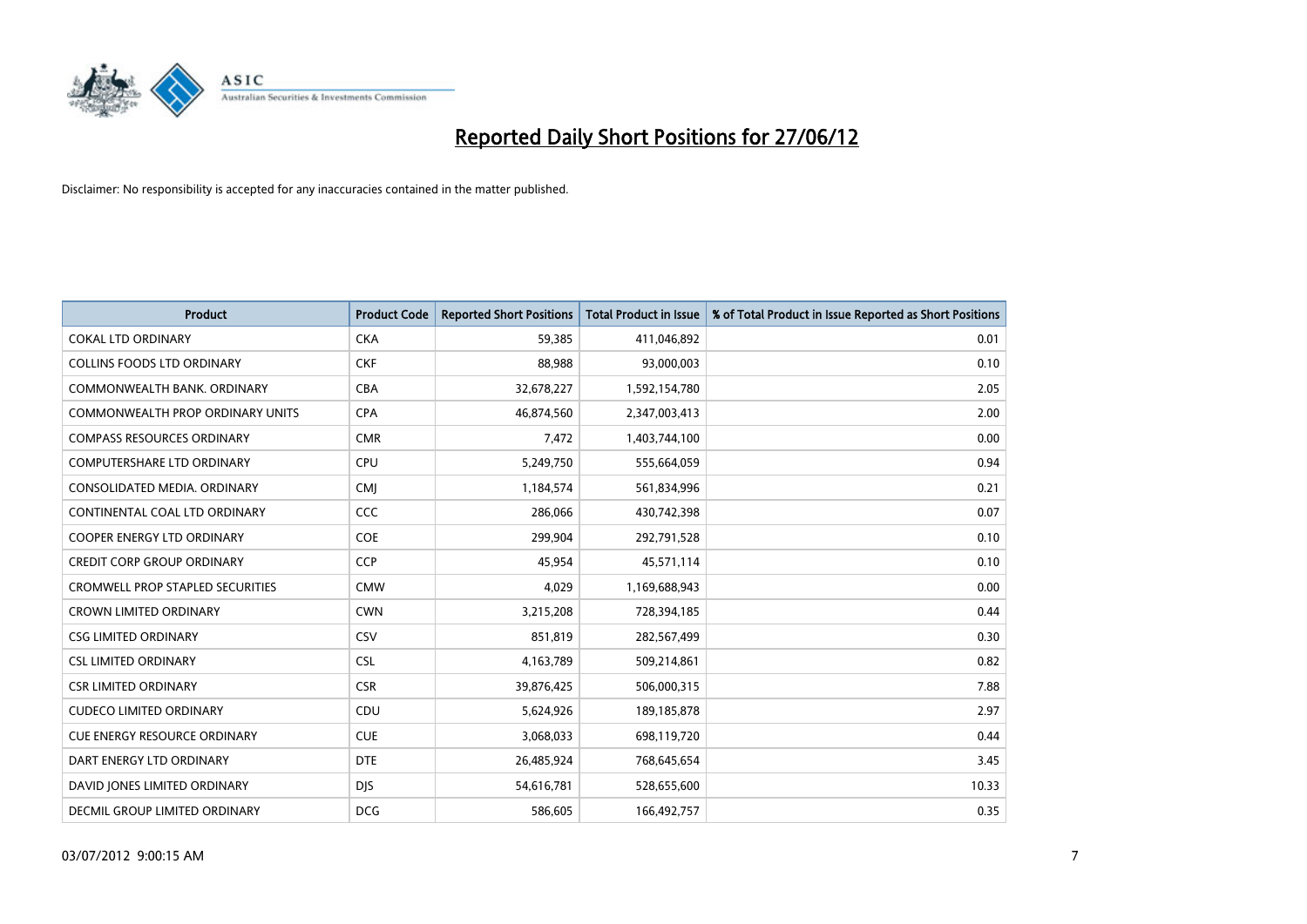

| <b>Product</b>                       | <b>Product Code</b> | <b>Reported Short Positions</b> | <b>Total Product in Issue</b> | % of Total Product in Issue Reported as Short Positions |
|--------------------------------------|---------------------|---------------------------------|-------------------------------|---------------------------------------------------------|
| DEXUS PROPERTY GROUP STAPLED UNITS   | <b>DXS</b>          | 86,208,511                      | 4,839,024,176                 | 1.78                                                    |
| DISCOVERY METALS LTD ORDINARY        | <b>DML</b>          | 15,440,144                      | 442,128,231                   | 3.49                                                    |
| DOMINO PIZZA ENTERPR ORDINARY        | <b>DMP</b>          | 331,052                         | 69,899,674                    | 0.47                                                    |
| DORAY MINERALS LTD ORDINARY          | <b>DRM</b>          | 29,962                          | 81,312,275                    | 0.04                                                    |
| DOWNER EDI LIMITED ORDINARY          | <b>DOW</b>          | 6,957,511                       | 429,100,296                   | 1.62                                                    |
| DRILLSEARCH ENERGY ORDINARY          | <b>DLS</b>          | 6,255,477                       | 337,449,196                   | 1.85                                                    |
| DUET GROUP STAPLED US PROHIBIT.      | <b>DUE</b>          | 4,430,811                       | 1,109,831,386                 | 0.40                                                    |
| DULUXGROUP LIMITED ORDINARY          | <b>DLX</b>          | 10,122,777                      | 368,984,902                   | 2.74                                                    |
| <b>DWS LTD ORDINARY</b>              | <b>DWS</b>          | 1,850                           | 132,362,763                   | 0.00                                                    |
| ECHO ENTERTAINMENT ORDINARY          | EGP                 | 41,959,212                      | 688,019,737                   | 6.10                                                    |
| ELDERS LIMITED ORDINARY              | <b>ELD</b>          | 16,157,893                      | 448,598,480                   | 3.60                                                    |
| ELDORADO GOLD CORP CDI 1:1           | EAU                 | 44.345                          | 7,028,874                     | 0.63                                                    |
| ELEMENTAL MINERALS ORDINARY          | <b>ELM</b>          | 424,434                         | 243,614,280                   | 0.17                                                    |
| ELEMENTOS LIMITED ORDINARY           | <b>ELT</b>          | 16                              | 82,383,526                    | 0.00                                                    |
| <b>EMECO HOLDINGS ORDINARY</b>       | EHL                 | 3,196,447                       | 631,237,586                   | 0.51                                                    |
| <b>ENDEAVOUR MIN CORP CDI 1:1</b>    | <b>EVR</b>          | 33,919                          | 117,438,458                   | 0.03                                                    |
| <b>ENERGY RESOURCES ORDINARY 'A'</b> | <b>ERA</b>          | 10,505,285                      | 517,725,062                   | 2.03                                                    |
| <b>ENERGY WORLD CORPOR, ORDINARY</b> | <b>EWC</b>          | 17,707,771                      | 1,734,166,672                 | 1.02                                                    |
| <b>ENVESTRA LIMITED ORDINARY</b>     | <b>ENV</b>          | 17,383,541                      | 1,572,392,111                 | 1.11                                                    |
| EQUATORIAL RES LTD ORDINARY          | EQX                 | 127,275                         | 117,235,353                   | 0.11                                                    |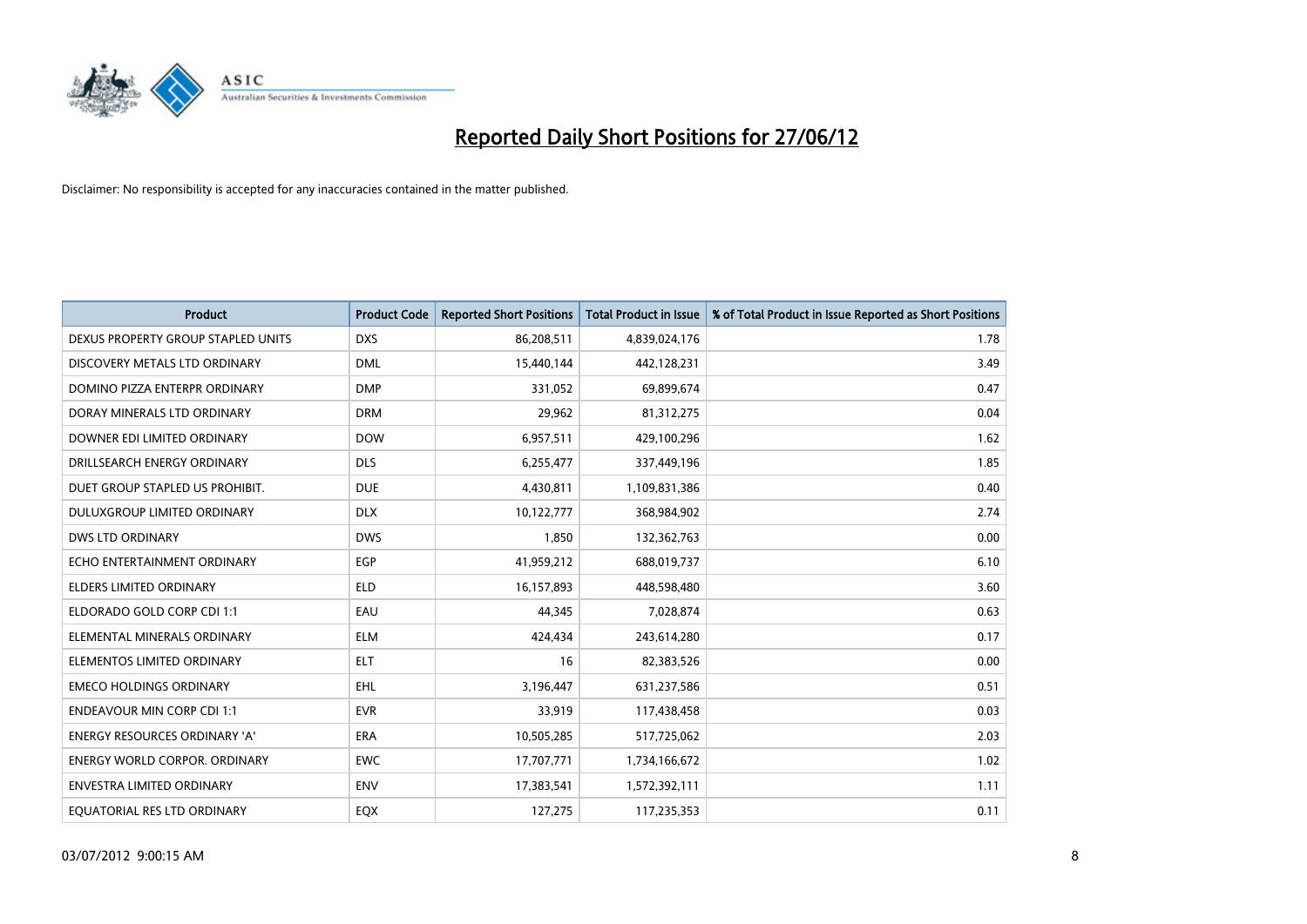

| <b>Product</b>                        | <b>Product Code</b> | <b>Reported Short Positions</b> | <b>Total Product in Issue</b> | % of Total Product in Issue Reported as Short Positions |
|---------------------------------------|---------------------|---------------------------------|-------------------------------|---------------------------------------------------------|
| EUREKA ENERGY LTD ORDINARY            | <b>EKA</b>          | 1,284,497                       | 237,764,050                   | 0.54                                                    |
| EVOLUTION MINING LTD ORDINARY         | <b>EVN</b>          | 2,252,482                       | 707,105,713                   | 0.32                                                    |
| EXCO RESOURCES LTD ORDINARY           | <b>EXS</b>          | 50,060                          | 356,044,187                   | 0.01                                                    |
| FAIRFAX MEDIA LTD ORDINARY            | <b>FXI</b>          | 342,976,240                     | 2,351,955,725                 | 14.58                                                   |
| <b>FAR LTD ORDINARY</b>               | <b>FAR</b>          | 22,057,217                      | 2,499,846,742                 | 0.88                                                    |
| FISHER & PAYKEL H. ORDINARY           | <b>FPH</b>          | 5,000                           | 530,053,399                   | 0.00                                                    |
| FKP PROPERTY GROUP STAPLED SECURITIES | <b>FKP</b>          | 34,838,641                      | 1,211,033,858                 | 2.88                                                    |
| FLEETWOOD CORP ORDINARY               | <b>FWD</b>          | 97,212                          | 59,217,793                    | 0.16                                                    |
| FLETCHER BUILDING ORDINARY            | <b>FBU</b>          | 10,192,266                      | 682,866,936                   | 1.49                                                    |
| FLEXIGROUP LIMITED ORDINARY           | <b>FXL</b>          | 34,755                          | 282,113,791                   | 0.01                                                    |
| <b>FLIGHT CENTRE ORDINARY</b>         | <b>FLT</b>          | 12,200,805                      | 100,039,833                   | 12.20                                                   |
| FLINDERS MINES LTD ORDINARY           | <b>FMS</b>          | 724,041                         | 1,821,300,404                 | 0.04                                                    |
| FOCUS MINERALS LTD ORDINARY           | <b>FML</b>          | 1,119,098                       | 4,320,773,701                 | 0.03                                                    |
| <b>FORGE GROUP LIMITED ORDINARY</b>   | FGE                 | 362,512                         | 86,169,014                    | 0.42                                                    |
| FORTESCUE METALS GRP ORDINARY         | <b>FMG</b>          | 186,405,913                     | 3,113,798,659                 | 5.99                                                    |
| <b>G.U.D. HOLDINGS ORDINARY</b>       | GUD                 | 1,030,253                       | 70,803,455                    | 1.46                                                    |
| <b>G8 EDUCATION LIMITED ORDINARY</b>  | <b>GEM</b>          | $\mathbf{1}$                    | 203,770,273                   | 0.00                                                    |
| <b>GALAXY RESOURCES ORDINARY</b>      | GXY                 | 7,175,724                       | 364,425,203                   | 1.97                                                    |
| <b>GENETIC TECHNOLOGIES ORDINARY</b>  | GTG                 | 351,000                         | 464,771,819                   | 0.08                                                    |
| <b>GEODYNAMICS LIMITED ORDINARY</b>   | GDY                 | 850                             | 406,452,608                   | 0.00                                                    |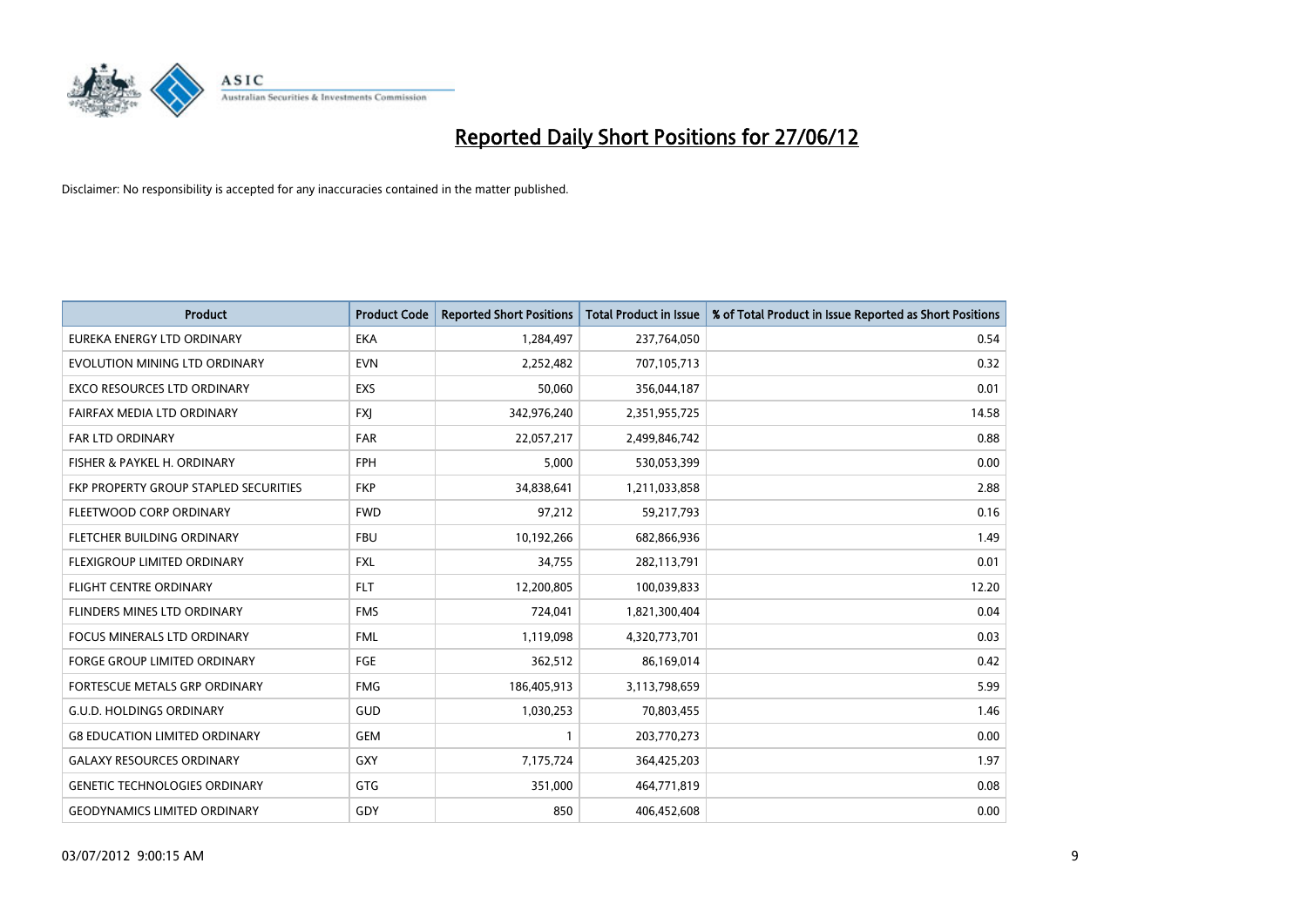

| <b>Product</b>                                   | <b>Product Code</b> | <b>Reported Short Positions</b> | <b>Total Product in Issue</b> | % of Total Product in Issue Reported as Short Positions |
|--------------------------------------------------|---------------------|---------------------------------|-------------------------------|---------------------------------------------------------|
| <b>GINDALBIE METALS LTD ORDINARY</b>             | <b>GBG</b>          | 43,169,540                      | 1,247,487,454                 | 3.46                                                    |
| <b>GLOBAL CONSTRUCTION ORDINARY</b>              | GCS                 | 10,000                          | 116,464,741                   | 0.01                                                    |
| <b>GLOUCESTER COAL ORDINARY</b>                  | GCL                 | 966,850                         | 218,727,665                   | 0.44                                                    |
| <b>GOLD ROAD RES LTD ORDINARY</b>                | <b>GOR</b>          | 168.620                         | 389,975,665                   | 0.04                                                    |
| <b>GOODMAN FIELDER, ORDINARY</b>                 | GFF                 | 41,010,020                      | 1,955,559,207                 | 2.10                                                    |
| <b>GOODMAN GROUP STAPLED US PROHIBIT.</b>        | <b>GMG</b>          | 33,300,998                      | 1,549,551,920                 | 2.15                                                    |
| <b>GPT GROUP STAPLED SEC.</b>                    | <b>GPT</b>          | 4,814,728                       | 1,775,596,199                 | 0.27                                                    |
| <b>GR ENGINEERING LTD ORDINARY</b>               | <b>GNG</b>          | 60                              | 150,000,000                   | 0.00                                                    |
| <b>GRAINCORP LIMITED A CLASS ORDINARY</b>        | <b>GNC</b>          | 667,339                         | 198,318,900                   | 0.34                                                    |
| <b>GRANGE RESOURCES, ORDINARY</b>                | <b>GRR</b>          | 3,062,088                       | 1,154,766,592                 | 0.27                                                    |
| <b>GREEN ROCK ENERGY ORDINARY</b>                | <b>GRK</b>          | 99,808                          | 1,841,583,479                 | 0.01                                                    |
| <b>GREENLAND MIN EN LTD ORDINARY</b>             | GGG                 | 3,827,403                       | 416,390,488                   | 0.92                                                    |
| <b>GROWTHPOINT PROPERTY ORD/UNIT STAPLED SEC</b> | GOZ                 | 143,932                         | 379,476,246                   | 0.04                                                    |
| <b>GRYPHON MINERALS LTD ORDINARY</b>             | GRY                 | 10,424,041                      | 348,264,983                   | 2.99                                                    |
| <b>GUILDFORD COAL LTD ORDINARY</b>               | <b>GUF</b>          | 2,774,266                       | 276,867,530                   | 1.00                                                    |
| <b>GUIARAT NRE COAL LTD ORDINARY</b>             | <b>GNM</b>          | 665,384                         | 993,137,858                   | 0.07                                                    |
| <b>GUNNS LIMITED ORDINARY</b>                    | <b>GNS</b>          | 75,429,556                      | 848,401,559                   | 8.89                                                    |
| <b>GWA GROUP LTD ORDINARY</b>                    | <b>GWA</b>          | 17,963,378                      | 302,005,514                   | 5.95                                                    |
| <b>HARVEY NORMAN ORDINARY</b>                    | <b>HVN</b>          | 103,621,452                     | 1,062,316,784                 | 9.75                                                    |
| HASTIE GROUP LIMITED ORDINARY                    | <b>HST</b>          | 233,914                         | 137,353,504                   | 0.17                                                    |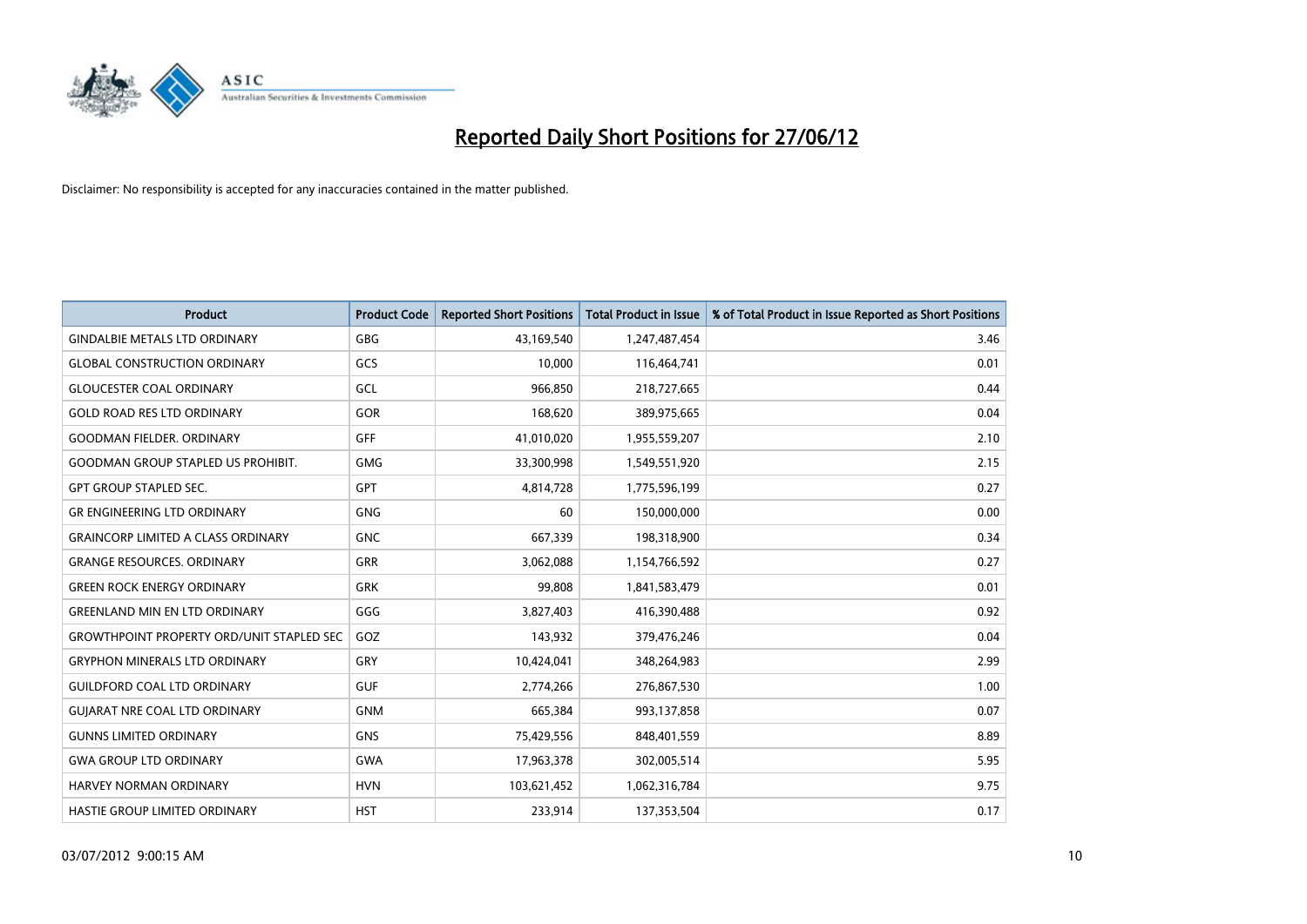

| <b>Product</b>                           | <b>Product Code</b> | <b>Reported Short Positions</b> | <b>Total Product in Issue</b> | % of Total Product in Issue Reported as Short Positions |
|------------------------------------------|---------------------|---------------------------------|-------------------------------|---------------------------------------------------------|
| HASTINGS DIVERSIFIED STAPLED SECURITY    | <b>HDF</b>          | 838,258                         | 530,001,072                   | 0.16                                                    |
| HAVILAH RESOURCES NL ORDINARY            | <b>HAV</b>          | 126,344                         | 101,311,223                   | 0.12                                                    |
| <b>HENDERSON GROUP CDI 1:1</b>           | <b>HGG</b>          | 4,838,100                       | 701,518,485                   | 0.69                                                    |
| HFA HOLDINGS LIMITED ORDINARY            | <b>HFA</b>          | 3,809                           | 117,332,831                   | 0.00                                                    |
| <b>HIGHLANDS PACIFIC ORDINARY</b>        | <b>HIG</b>          | 68,520                          | 686,202,481                   | 0.01                                                    |
| HILLGROVE RES LTD ORDINARY               | <b>HGO</b>          | 5,199,522                       | 793,698,575                   | 0.66                                                    |
| <b>HILLS HOLDINGS LTD ORDINARY</b>       | <b>HIL</b>          | 2,997,504                       | 246,500,444                   | 1.22                                                    |
| HORIZON OIL LIMITED ORDINARY             | <b>HZN</b>          | 29,464,493                      | 1,130,811,515                 | 2.61                                                    |
| <b>ICON ENERGY LIMITED ORDINARY</b>      | <b>ICN</b>          | 72                              | 469,301,394                   | 0.00                                                    |
| <b>IINET LIMITED ORDINARY</b>            | <b>IIN</b>          | 121,744                         | 160,968,847                   | 0.08                                                    |
| ILUKA RESOURCES ORDINARY                 | ILU                 | 37,974,152                      | 418,700,517                   | 9.07                                                    |
| <b>IMDEX LIMITED ORDINARY</b>            | <b>IMD</b>          | 255,571                         | 208,250,426                   | 0.12                                                    |
| IMF (AUSTRALIA) LTD ORDINARY             | <b>IMF</b>          | 111,382                         | 123,828,193                   | 0.09                                                    |
| <b>INCITEC PIVOT ORDINARY</b>            | <b>IPL</b>          | 5,532,636                       | 1,628,730,107                 | 0.34                                                    |
| <b>INDEPENDENCE GROUP ORDINARY</b>       | <b>IGO</b>          | 11,467,861                      | 232,882,535                   | 4.92                                                    |
| INDOPHIL RESOURCES ORDINARY              | <b>IRN</b>          | 1,052,570                       | 1,203,146,194                 | 0.09                                                    |
| INDUSTREA LIMITED ORDINARY               | IDL                 | 524,871                         | 370,268,218                   | 0.14                                                    |
| <b>INFIGEN ENERGY STAPLED SECURITIES</b> | <b>IFN</b>          | 5,620,392                       | 762,265,972                   | 0.74                                                    |
| <b>INSURANCE AUSTRALIA ORDINARY</b>      | <b>IAG</b>          | 5,255,315                       | 2,079,034,021                 | 0.25                                                    |
| INTEGRA MINING LTD. ORDINARY             | <b>IGR</b>          | 4,465,328                       | 846,343,881                   | 0.53                                                    |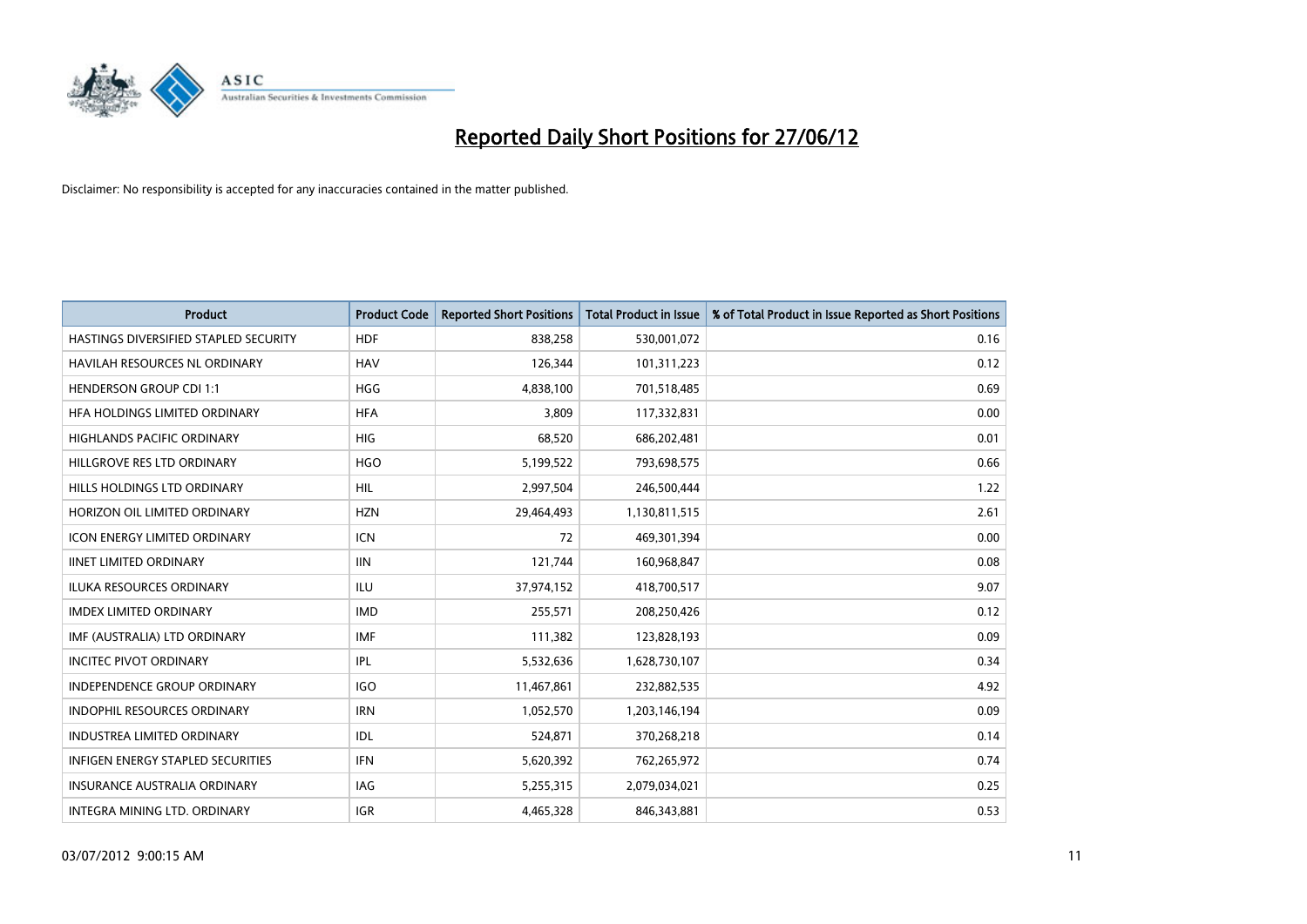

| <b>Product</b>                                | <b>Product Code</b> | <b>Reported Short Positions</b> | <b>Total Product in Issue</b> | % of Total Product in Issue Reported as Short Positions |
|-----------------------------------------------|---------------------|---------------------------------|-------------------------------|---------------------------------------------------------|
| <b>INTREPID MINES ORDINARY</b>                | <b>IAU</b>          | 11,371,655                      | 525,885,308                   | 2.16                                                    |
| <b>INVESTA OFFICE FUND STAPLED SECURITIES</b> | <b>IOF</b>          | 2,306,891                       | 614,047,458                   | 0.38                                                    |
| <b>INVOCARE LIMITED ORDINARY</b>              | <b>IVC</b>          | 3,441,906                       | 110,030,298                   | 3.13                                                    |
| ION LIMITED ORDINARY                          | <b>ION</b>          | 164,453                         | 256,365,105                   | 0.06                                                    |
| <b>IOOF HOLDINGS LTD ORDINARY</b>             | IFL.                | 1,000,124                       | 229,794,395                   | 0.44                                                    |
| <b>IPROPERTY GROUP LTD ORDINARY</b>           | <b>IPP</b>          | 440,000                         | 179,879,862                   | 0.24                                                    |
| <b>IRESS LIMITED ORDINARY</b>                 | <b>IRE</b>          | 3,022,603                       | 127,036,010                   | 2.38                                                    |
| <b>IRON ORE HOLDINGS ORDINARY</b>             | <b>IOH</b>          | 56,503                          | 165,912,170                   | 0.03                                                    |
| ISHARES MSCI AUS 200 ISHARES MSCI AUS 200     | <b>IOZ</b>          | 71,898                          | 4,352,373                     | 1.65                                                    |
| ISHARES S&P EU 350 CDI 1:1                    | <b>IEU</b>          | 827                             | 50,800,000                    | 0.00                                                    |
| ISHARES S&P HIGH DIV ISHARES S&P HIGH DIV     | <b>IHD</b>          | 48,296                          | 2,903,027                     | 1.66                                                    |
| ISHARES SMALL ORDS ISHARES SMALL ORDS         | <b>ISO</b>          | 419,055                         | 5,703,165                     | 7.35                                                    |
| <b>IVANHOE AUSTRALIA ORDINARY</b>             | <b>IVA</b>          | 3,796,300                       | 553,921,745                   | 0.69                                                    |
| JAMES HARDIE INDUST CHESS DEPOSITARY INT      | <b>IHX</b>          | 12,499,709                      | 437,938,350                   | 2.85                                                    |
| <b>JB HI-FI LIMITED ORDINARY</b>              | <b>IBH</b>          | 21,401,410                      | 98,850,643                    | 21.65                                                   |
| <b>JUPITER MINES ORDINARY</b>                 | <b>IMS</b>          | 545                             | 1,806,834,044                 | 0.00                                                    |
| <b>KAGARA LTD ORDINARY</b>                    | KZL                 | 3,476,618                       | 798,953,117                   | 0.44                                                    |
| KANGAROO RES LTD ORDINARY                     | <b>KRL</b>          | 183,733                         | 3,434,430,012                 | 0.01                                                    |
| KAROON GAS AUSTRALIA ORDINARY                 | <b>KAR</b>          | 556,846                         | 221,420,769                   | 0.25                                                    |
| KASBAH RESOURCES ORDINARY                     | <b>KAS</b>          | 51,151                          | 395,412,596                   | 0.01                                                    |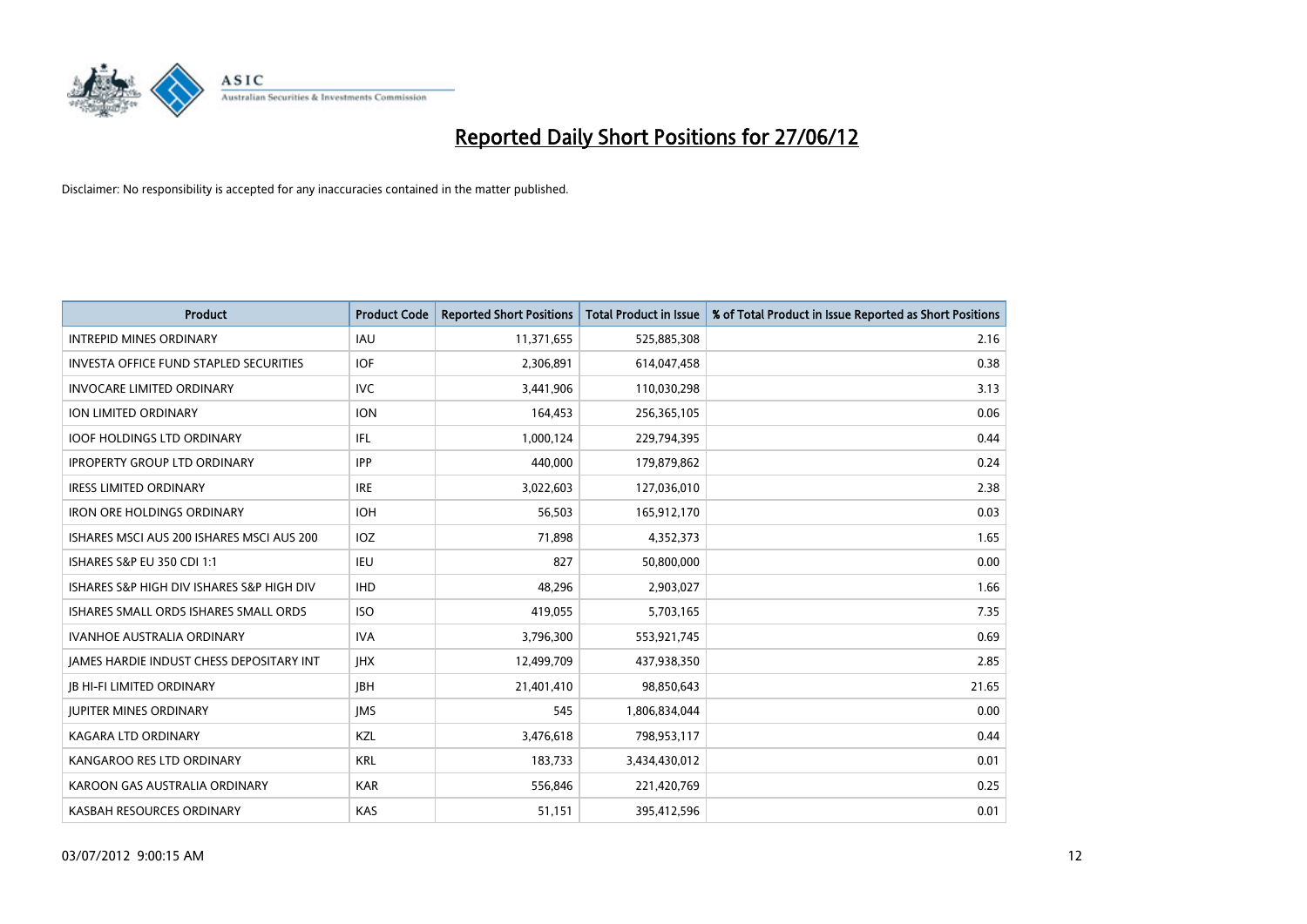

| <b>Product</b>                        | <b>Product Code</b> | <b>Reported Short Positions</b> | <b>Total Product in Issue</b> | % of Total Product in Issue Reported as Short Positions |
|---------------------------------------|---------------------|---------------------------------|-------------------------------|---------------------------------------------------------|
| KATHMANDU HOLD LTD ORDINARY           | <b>KMD</b>          | 3,120,415                       | 200,000,000                   | 1.56                                                    |
| <b>KBL MINING LIMITED ORDINARY</b>    | <b>KBL</b>          | 1,820                           | 283,921,456                   | 0.00                                                    |
| KENTOR GOLD LIMITED ORDINARY          | KGL                 | 290                             | 106,209,874                   | 0.00                                                    |
| <b>KEYBRIDGE CAPITAL ORDINARY</b>     | <b>KBC</b>          | 1                               | 172,070,564                   | 0.00                                                    |
| KINGSGATE CONSOLID. ORDINARY          | <b>KCN</b>          | 5,487,936                       | 151,263,789                   | 3.63                                                    |
| KINGSROSE MINING LTD ORDINARY         | <b>KRM</b>          | 191,624                         | 289,167,830                   | 0.07                                                    |
| LEIGHTON HOLDINGS ORDINARY            | LEI                 | 9,918,004                       | 337,087,596                   | 2.94                                                    |
| LEND LEASE GROUP UNIT/ORD STAPLED     | <b>LLC</b>          | 2,350,945                       | 572,789,827                   | 0.41                                                    |
| LINC ENERGY LTD ORDINARY              | <b>LNC</b>          | 39,286,632                      | 504,487,631                   | 7.79                                                    |
| LIQUEFIED NATURAL ORDINARY            | <b>LNG</b>          | 272,800                         | 267,699,015                   | 0.10                                                    |
| LYNAS CORPORATION ORDINARY            | <b>LYC</b>          | 180,646,079                     | 1,714,846,913                 | 10.53                                                   |
| M2 TELECOMMUNICATION ORDINARY         | <b>MTU</b>          | 466,537                         | 156,571,954                   | 0.30                                                    |
| MACA LIMITED ORDINARY                 | <b>MLD</b>          | 40,064                          | 150,000,000                   | 0.03                                                    |
| <b>MACMAHON HOLDINGS ORDINARY</b>     | <b>MAH</b>          | 1,953,397                       | 738,631,705                   | 0.26                                                    |
| MACO ATLAS ROADS GRP ORDINARY STAPLED | <b>MQA</b>          | 3,988,386                       | 464,279,594                   | 0.86                                                    |
| MACQUARIE GROUP LTD ORDINARY          | MQG                 | 7,105,802                       | 348,635,692                   | 2.04                                                    |
| MARENGO MINING ORDINARY               | MGO                 | 39,850                          | 1,003,745,113                 | 0.00                                                    |
| MATRIX C & E LTD ORDINARY             | <b>MCE</b>          | 987,021                         | 94,555,428                    | 1.04                                                    |
| <b>MAVERICK DRILLING ORDINARY</b>     | <b>MAD</b>          | 270,000                         | 267,594,286                   | 0.10                                                    |
| MCMILLAN SHAKESPEARE ORDINARY         | <b>MMS</b>          | 64,368                          | 74,523,965                    | 0.09                                                    |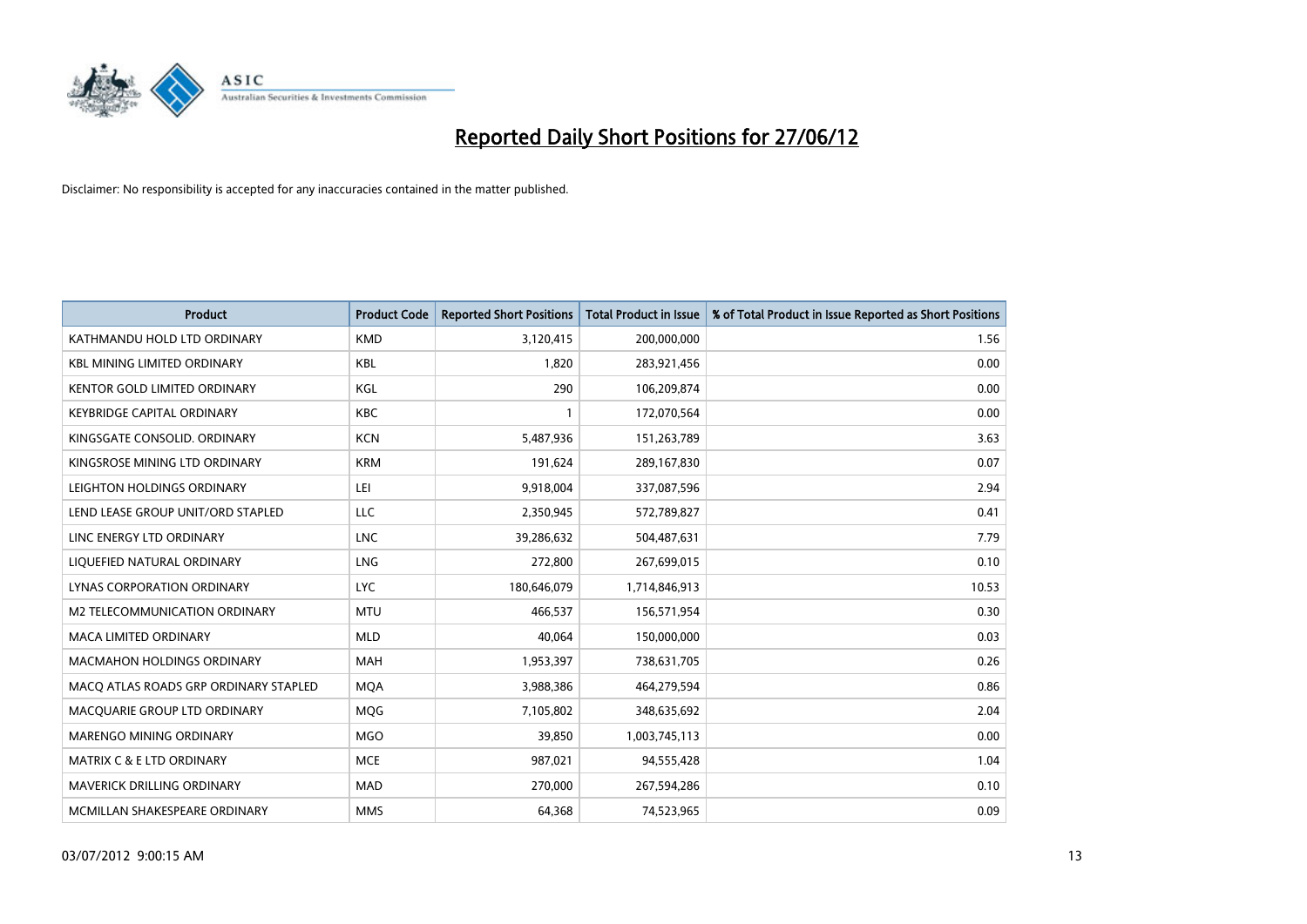

| <b>Product</b>                  | <b>Product Code</b> | <b>Reported Short Positions</b> | <b>Total Product in Issue</b> | % of Total Product in Issue Reported as Short Positions |
|---------------------------------|---------------------|---------------------------------|-------------------------------|---------------------------------------------------------|
| MEDUSA MINING LTD ORDINARY      | <b>MML</b>          | 2,094,765                       | 188,903,911                   | 1.11                                                    |
| MEO AUSTRALIA LTD ORDINARY      | <b>MEO</b>          | 2,143,922                       | 539,913,260                   | 0.40                                                    |
| <b>MERMAID MARINE ORDINARY</b>  | <b>MRM</b>          | 1,072,577                       | 219,453,350                   | 0.49                                                    |
| MESOBLAST LIMITED ORDINARY      | <b>MSB</b>          | 18,169,440                      | 284,478,361                   | 6.39                                                    |
| METALS X LIMITED ORDINARY       | <b>MLX</b>          | 2,164,938                       | 1,317,913,157                 | 0.16                                                    |
| METCASH LIMITED ORDINARY        | <b>MTS</b>          | 45,555,274                      | 771,345,864                   | 5.91                                                    |
| METGASCO LIMITED ORDINARY       | <b>MEL</b>          | 268,006                         | 337,414,140                   | 0.08                                                    |
| METMINCO LIMITED ORDINARY       | <b>MNC</b>          | 1,537,804                       | 1,749,541,573                 | 0.09                                                    |
| MHM METALS LIMITED ORDINARY     | <b>MHM</b>          | 37,083                          | 105,605,817                   | 0.04                                                    |
| MICLYN EXP OFFSHR ORDINARY      | <b>MIO</b>          | 64,148                          | 278,515,705                   | 0.02                                                    |
| MILTON CORPORATION ORDINARY     | <b>MLT</b>          | 12,800                          | 121,625,655                   | 0.01                                                    |
| MINCOR RESOURCES NL ORDINARY    | <b>MCR</b>          | 2,009,437                       | 189,791,999                   | 1.06                                                    |
| MINERAL DEPOSITS ORDINARY       | <b>MDL</b>          | 176,148                         | 83,538,786                    | 0.21                                                    |
| MINERAL RESOURCES, ORDINARY     | <b>MIN</b>          | 2,132,525                       | 184,856,018                   | 1.15                                                    |
| MIRABELA NICKEL LTD ORDINARY    | <b>MBN</b>          | 18,628,546                      | 876,571,645                   | 2.13                                                    |
| MIRVAC GROUP STAPLED SECURITIES | <b>MGR</b>          | 26, 155, 285                    | 3,418,236,755                 | 0.77                                                    |
| MOLOPO ENERGY LTD ORDINARY      | <b>MPO</b>          | 1,174,138                       | 245,579,810                   | 0.48                                                    |
| MOLY MINES LIMITED ORDINARY     | <b>MOL</b>          | 37,410                          | 384,893,989                   | 0.01                                                    |
| MONADELPHOUS GROUP ORDINARY     | <b>MND</b>          | 2,724,286                       | 88,674,327                    | 3.07                                                    |
| MORTGAGE CHOICE LTD ORDINARY    | <b>MOC</b>          | 2,240,733                       | 120,319,572                   | 1.86                                                    |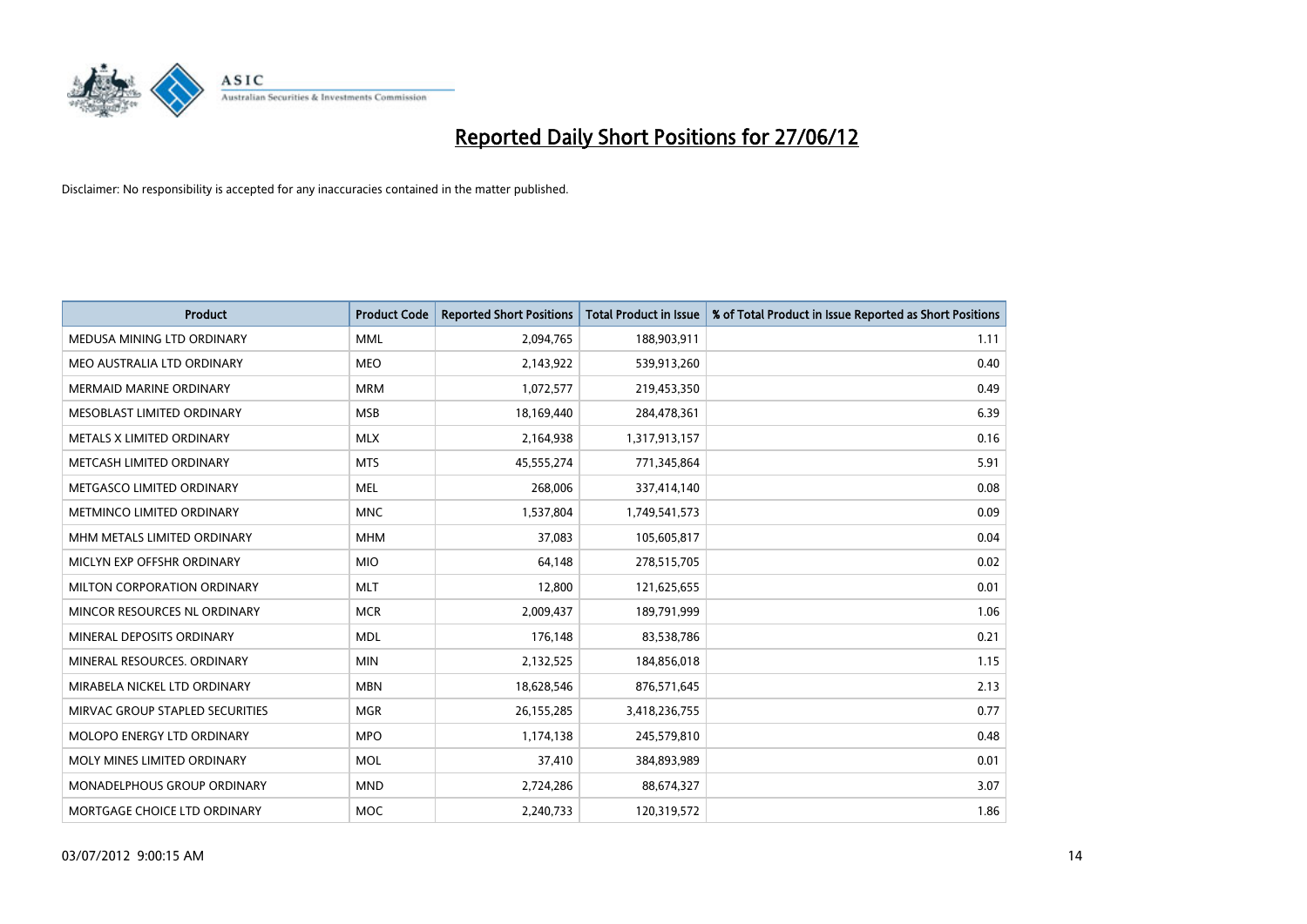

| <b>Product</b>                    | <b>Product Code</b> | <b>Reported Short Positions</b> | <b>Total Product in Issue</b> | % of Total Product in Issue Reported as Short Positions |
|-----------------------------------|---------------------|---------------------------------|-------------------------------|---------------------------------------------------------|
| <b>MOUNT GIBSON IRON ORDINARY</b> | <b>MGX</b>          | 7,913,184                       | 1,085,516,652                 | 0.73                                                    |
| MURCHISON METALS LTD ORDINARY     | <b>MMX</b>          | 4,477,845                       | 450,093,277                   | 0.99                                                    |
| MYER HOLDINGS LTD ORDINARY        | <b>MYR</b>          | 65,398,076                      | 583,384,551                   | 11.21                                                   |
| NATIONAL AUST, BANK ORDINARY      | <b>NAB</b>          | 18,363,551                      | 2,239,884,428                 | 0.82                                                    |
| NAVITAS LIMITED ORDINARY          | <b>NVT</b>          | 11,071,461                      | 375,318,628                   | 2.95                                                    |
| NEON ENERGY LIMITED ORDINARY      | <b>NEN</b>          | 1,296,408                       | 436,464,518                   | 0.30                                                    |
| NEW HOPE CORPORATION ORDINARY     | <b>NHC</b>          | 1,911,036                       | 830,411,534                   | 0.23                                                    |
| NEWCREST MINING ORDINARY          | <b>NCM</b>          | 1,532,748                       | 765,000,000                   | 0.20                                                    |
| NEWS CORP A NON-VOTING CDI        | <b>NWSLV</b>        | 2,979,523                       | 1,588,560,770                 | 0.19                                                    |
| NEWS CORP B VOTING CDI            | <b>NWS</b>          | 1,980,689                       | 798,520,953                   | 0.25                                                    |
| NEXTDC LIMITED ORDINARY           | <b>NXT</b>          | 1,326,551                       | 150,602,388                   | 0.88                                                    |
| NEXUS ENERGY LIMITED ORDINARY     | <b>NXS</b>          | 1,270,520                       | 1,329,821,159                 | 0.10                                                    |
| NIB HOLDINGS LIMITED ORDINARY     | <b>NHF</b>          | 36,381                          | 439,004,182                   | 0.01                                                    |
| NIDO PETROLEUM ORDINARY           | <b>NDO</b>          | 105,313                         | 1,389,163,151                 | 0.01                                                    |
| NOBLE MINERAL RES ORDINARY        | <b>NMG</b>          | 4,259,305                       | 610,147,952                   | 0.70                                                    |
| NORFOLK GROUP ORDINARY            | <b>NFK</b>          | 1,550                           | 158,890,730                   | 0.00                                                    |
| NORTHERN IRON LTD ORDINARY        | <b>NFE</b>          | 432,145                         | 369,980,113                   | 0.12                                                    |
| NORTHERN STAR ORDINARY            | <b>NST</b>          | 5,662,867                       | 402,288,032                   | 1.41                                                    |
| NRW HOLDINGS LIMITED ORDINARY     | <b>NWH</b>          | 231,665                         | 278,888,011                   | 0.08                                                    |
| NUCOAL RESOURCES LTD ORDINARY     | <b>NCR</b>          | 103,588                         | 768,612,354                   | 0.01                                                    |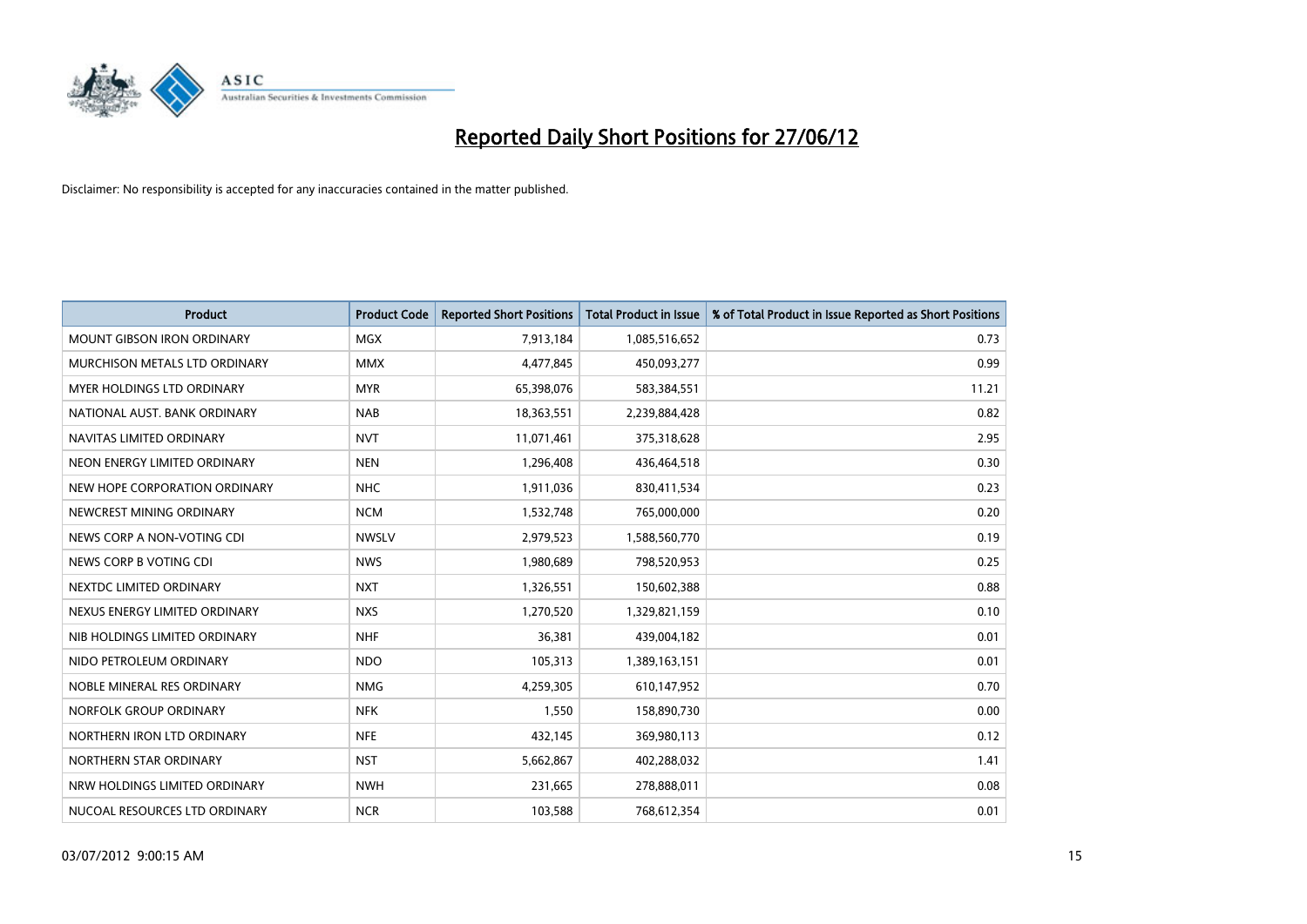

| <b>Product</b>                        | <b>Product Code</b> | <b>Reported Short Positions</b> | <b>Total Product in Issue</b> | % of Total Product in Issue Reported as Short Positions |
|---------------------------------------|---------------------|---------------------------------|-------------------------------|---------------------------------------------------------|
| NUFARM LIMITED ORDINARY               | <b>NUF</b>          | 5,932,359                       | 262,142,247                   | 2.26                                                    |
| OAKTON LIMITED ORDINARY               | <b>OKN</b>          | 783,671                         | 93,221,874                    | 0.84                                                    |
| OCEANAGOLD CORP. CHESS DEPOSITARY INT | <b>OGC</b>          | 1,025,435                       | 262,834,376                   | 0.39                                                    |
| OIL SEARCH LTD ORDINARY               | OSH                 | 3,981,565                       | 1,331,356,047                 | 0.30                                                    |
| OM HOLDINGS LIMITED ORDINARY          | OMH                 | 6,858,168                       | 604,105,150                   | 1.14                                                    |
| <b>ONESTEEL LIMITED ORDINARY</b>      | OST                 | 6,167,141                       | 1,345,665,626                 | 0.46                                                    |
| ORICA LIMITED ORDINARY                | ORI                 | 3,010,551                       | 365,007,037                   | 0.82                                                    |
| ORIGIN ENERGY ORDINARY                | ORG                 | 8,036,374                       | 1,089,564,638                 | 0.74                                                    |
| OROCOBRE LIMITED ORDINARY             | <b>ORE</b>          | 319,477                         | 103,195,029                   | 0.31                                                    |
| OROTONGROUP LIMITED ORDINARY          | ORL                 | 178,119                         | 40,880,902                    | 0.44                                                    |
| OZ MINERALS ORDINARY                  | OZL                 | 5,231,125                       | 304,743,548                   | 1.72                                                    |
| PACIFIC BRANDS ORDINARY               | <b>PBG</b>          | 7,645,466                       | 912,915,695                   | 0.84                                                    |
| PALADIN ENERGY LTD ORDINARY           | <b>PDN</b>          | 76,786,962                      | 835,645,290                   | 9.19                                                    |
| PANAUST LIMITED ORDINARY              | <b>PNA</b>          | 4,116,001                       | 604,599,995                   | 0.68                                                    |
| PANORAMIC RESOURCES ORDINARY          | PAN                 | 997,475                         | 238,714,560                   | 0.42                                                    |
| PAPERLINX LIMITED ORDINARY            | <b>PPX</b>          | 1,380,326                       | 609,280,761                   | 0.23                                                    |
| PAPILLON RES LTD ORDINARY             | PIR                 | 230,426                         | 243,640,141                   | 0.09                                                    |
| PEAK RESOURCES ORDINARY               | <b>PEK</b>          | 32,022                          | 207,916,802                   | 0.02                                                    |
| PEET LIMITED ORDINARY                 | <b>PPC</b>          | 948,807                         | 320,170,604                   | 0.30                                                    |
| PENINSULA ENERGY LTD ORDINARY         | <b>PEN</b>          | 4,000,000                       | 2,186,458,324                 | 0.18                                                    |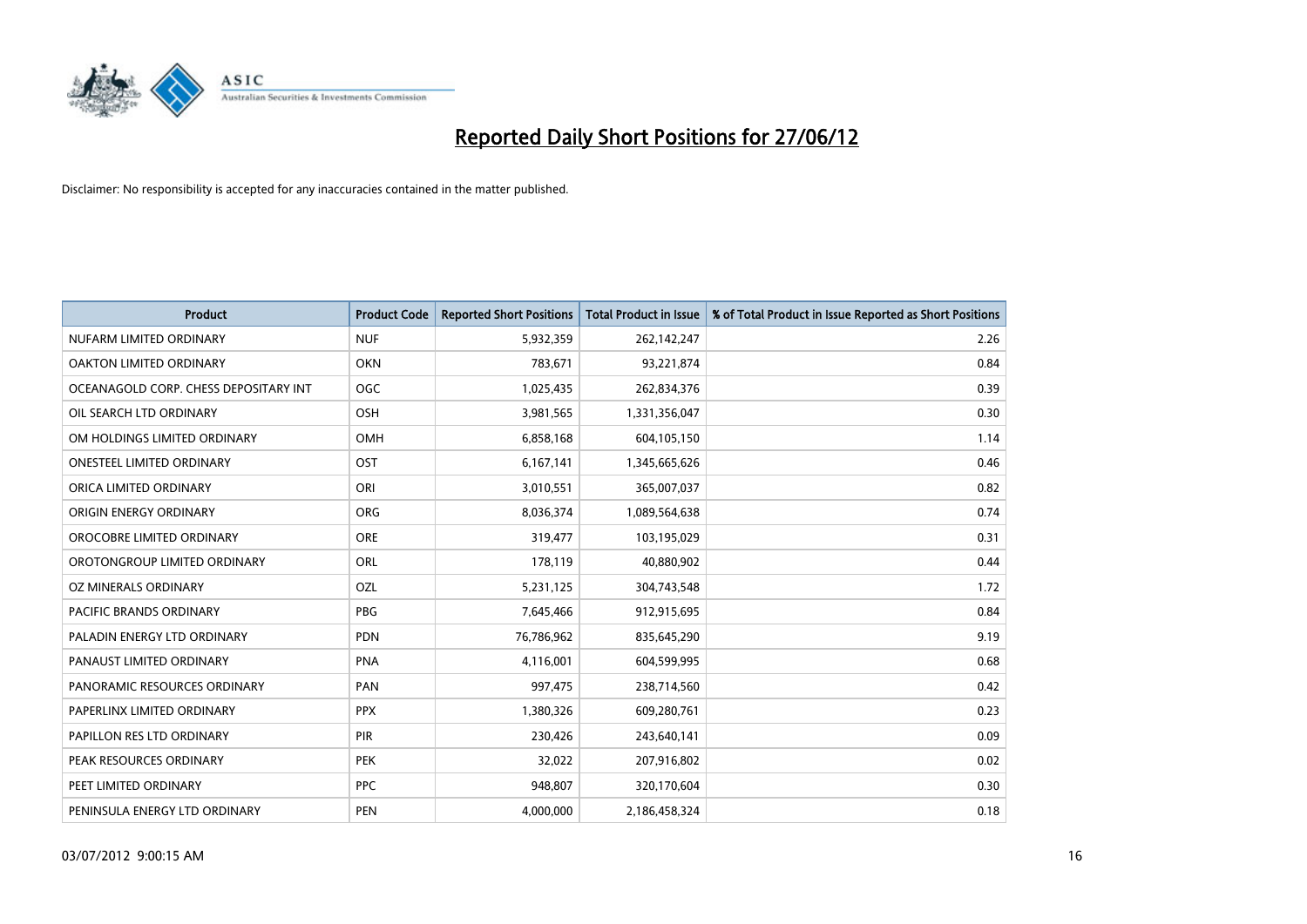

| <b>Product</b>                      | <b>Product Code</b> | <b>Reported Short Positions</b> | <b>Total Product in Issue</b> | % of Total Product in Issue Reported as Short Positions |
|-------------------------------------|---------------------|---------------------------------|-------------------------------|---------------------------------------------------------|
| PERILYA LIMITED ORDINARY            | PEM                 | 269,385                         | 769,316,426                   | 0.04                                                    |
| PERPETUAL LIMITED ORDINARY          | PPT                 | 2,040,553                       | 41,980,678                    | 4.86                                                    |
| PERSEUS MINING LTD ORDINARY         | PRU                 | 11,867,501                      | 457,962,088                   | 2.59                                                    |
| PHARMAXIS LTD ORDINARY              | <b>PXS</b>          | 4,078,168                       | 306,455,989                   | 1.33                                                    |
| PHOSPHAGENICS LTD. ORDINARY         | POH                 | 96,072                          | 1,020,215,957                 | 0.01                                                    |
| PLATINUM ASSET ORDINARY             | <b>PTM</b>          | 10,264,514                      | 561,347,878                   | 1.83                                                    |
| PLATINUM AUSTRALIA ORDINARY         | PLA                 | 836,127                         | 504,968,043                   | 0.17                                                    |
| PMI GOLD CORP CDI 1:1               | <b>PVM</b>          | 120,807                         | 71,496,626                    | 0.17                                                    |
| PMP LIMITED ORDINARY                | <b>PMP</b>          | 109,862                         | 323,781,124                   | 0.03                                                    |
| PREMIER INVESTMENTS ORDINARY        | <b>PMV</b>          | 371,657                         | 155,260,478                   | 0.24                                                    |
| PRIMA BIOMED LTD ORDINARY           | <b>PRR</b>          | 3,757,259                       | 1,066,063,388                 | 0.35                                                    |
| PRIMARY HEALTH CARE ORDINARY        | <b>PRY</b>          | 13,960,478                      | 501,717,314                   | 2.78                                                    |
| PRIMEAG AUSTRALIA ORDINARY          | PAG                 | 269,298                         | 266,394,444                   | 0.10                                                    |
| PROGRAMMED ORDINARY                 | <b>PRG</b>          | 282,512                         | 118,175,280                   | 0.24                                                    |
| <b>QANTAS AIRWAYS ORDINARY</b>      | QAN                 | 13,367,106                      | 2,265,123,620                 | 0.59                                                    |
| OBE INSURANCE GROUP ORDINARY        | <b>OBE</b>          | 50,168,806                      | 1,181,682,557                 | 4.25                                                    |
| OR NATIONAL LIMITED ORDINARY        | <b>ORN</b>          | 11,434,242                      | 2,440,000,000                 | 0.47                                                    |
| ORXPHARMA LTD ORDINARY              | <b>QRX</b>          | 44,982                          | 144,577,206                   | 0.03                                                    |
| <b>QUBE LOGISTICS HLDG ORDINARY</b> | QUB                 | 4,534,811                       | 909,407,185                   | 0.50                                                    |
| RAMELIUS RESOURCES ORDINARY         | <b>RMS</b>          | 1,584,158                       | 335,906,949                   | 0.47                                                    |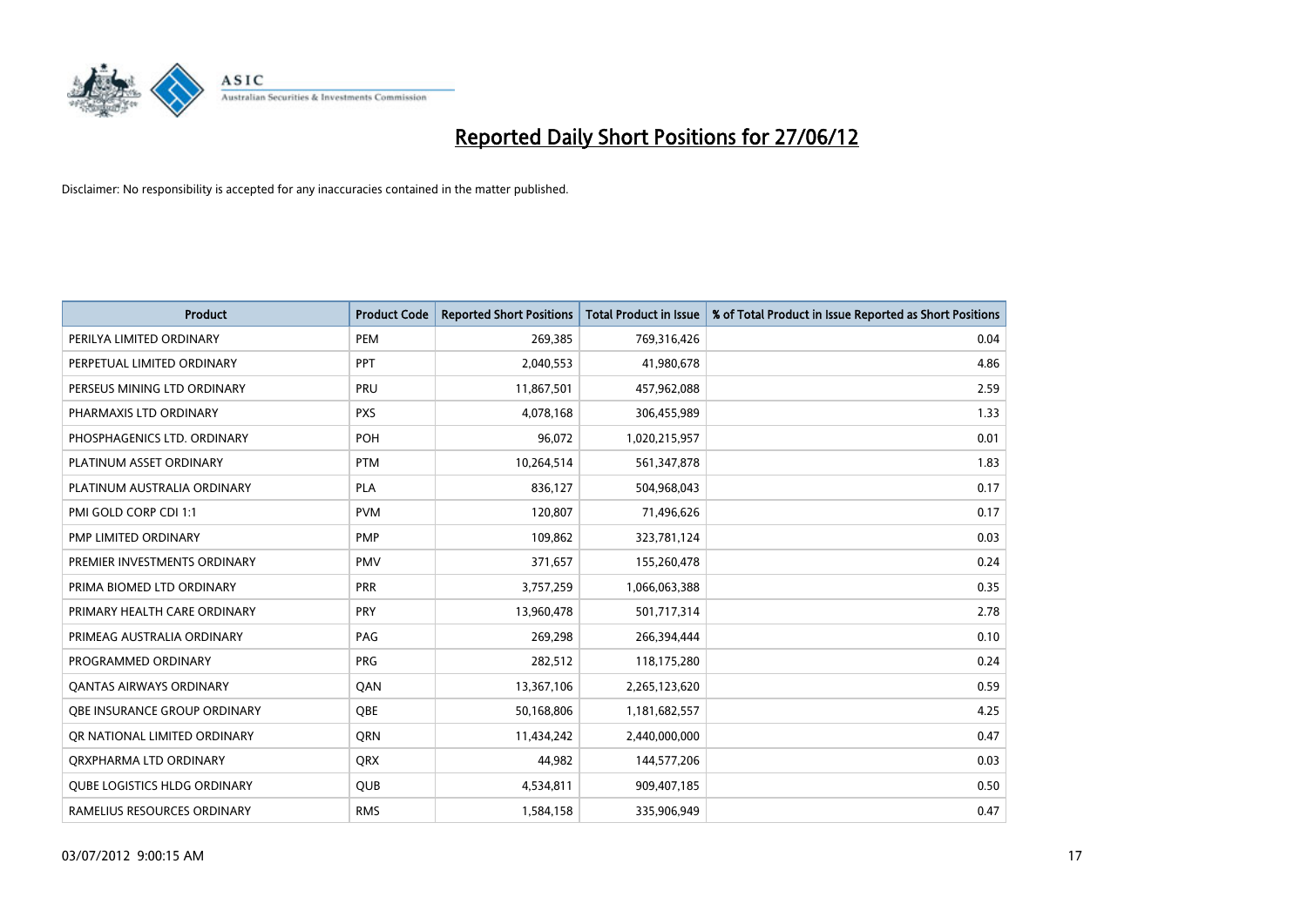

| <b>Product</b>                      | <b>Product Code</b> | <b>Reported Short Positions</b> | <b>Total Product in Issue</b> | % of Total Product in Issue Reported as Short Positions |
|-------------------------------------|---------------------|---------------------------------|-------------------------------|---------------------------------------------------------|
| RAMSAY HEALTH CARE ORDINARY         | <b>RHC</b>          | 2,001,323                       | 202,081,252                   | 0.99                                                    |
| RANGE RESOURCES LTD ORDINARY        | <b>RRS</b>          | 646,301                         | 2,118,880,660                 | 0.03                                                    |
| <b>RCR TOMLINSON ORDINARY</b>       | <b>RCR</b>          | 38,992                          | 131,743,925                   | 0.03                                                    |
| <b>REA GROUP ORDINARY</b>           | <b>REA</b>          | 284,839                         | 131,714,699                   | 0.22                                                    |
| <b>RECKON LIMITED ORDINARY</b>      | <b>RKN</b>          | 819,466                         | 129,488,015                   | 0.63                                                    |
| <b>RED 5 LIMITED ORDINARY</b>       | <b>RED</b>          | 140,190                         | 135,488,008                   | 0.10                                                    |
| <b>RED FORK ENERGY ORDINARY</b>     | <b>RFE</b>          | 524,467                         | 310,229,853                   | 0.17                                                    |
| REDBANK ENERGY LTD ORDINARY         | AEJ                 | 19                              | 786,287                       | 0.00                                                    |
| <b>REDFLEX HOLDINGS ORDINARY</b>    | <b>RDF</b>          | $\overline{2}$                  | 110,345,599                   | 0.00                                                    |
| REED RESOURCES LTD ORDINARY         | <b>RDR</b>          | 159,165                         | 462,701,573                   | 0.03                                                    |
| REGIONAL EXPRESS ORDINARY           | <b>REX</b>          | 10,000                          | 121,254,902                   | 0.01                                                    |
| <b>REGIS RESOURCES ORDINARY</b>     | <b>RRL</b>          | 413,179                         | 452,303,047                   | 0.09                                                    |
| RESMED INC CDI 10:1                 | <b>RMD</b>          | 3,688,240                       | 1,556,242,300                 | 0.24                                                    |
| <b>RESOLUTE MINING ORDINARY</b>     | <b>RSG</b>          | 4,125,356                       | 643,219,058                   | 0.64                                                    |
| <b>RESOURCE GENERATION ORDINARY</b> | <b>RES</b>          | 173                             | 262,895,652                   | 0.00                                                    |
| RETAIL FOOD GROUP ORDINARY          | <b>RFG</b>          | 17,020                          | 108,422,615                   | 0.02                                                    |
| REVERSE CORP LIMITED ORDINARY       | <b>REF</b>          | 100                             | 92,382,175                    | 0.00                                                    |
| REX MINERALS LIMITED ORDINARY       | <b>RXM</b>          | 727,839                         | 188,907,284                   | 0.39                                                    |
| <b>RHG LIMITED ORDINARY</b>         | <b>RHG</b>          | 36,083                          | 308,483,177                   | 0.01                                                    |
| <b>RIALTO ENERGY ORDINARY</b>       | <b>RIA</b>          | 1,913,438                       | 671,347,392                   | 0.29                                                    |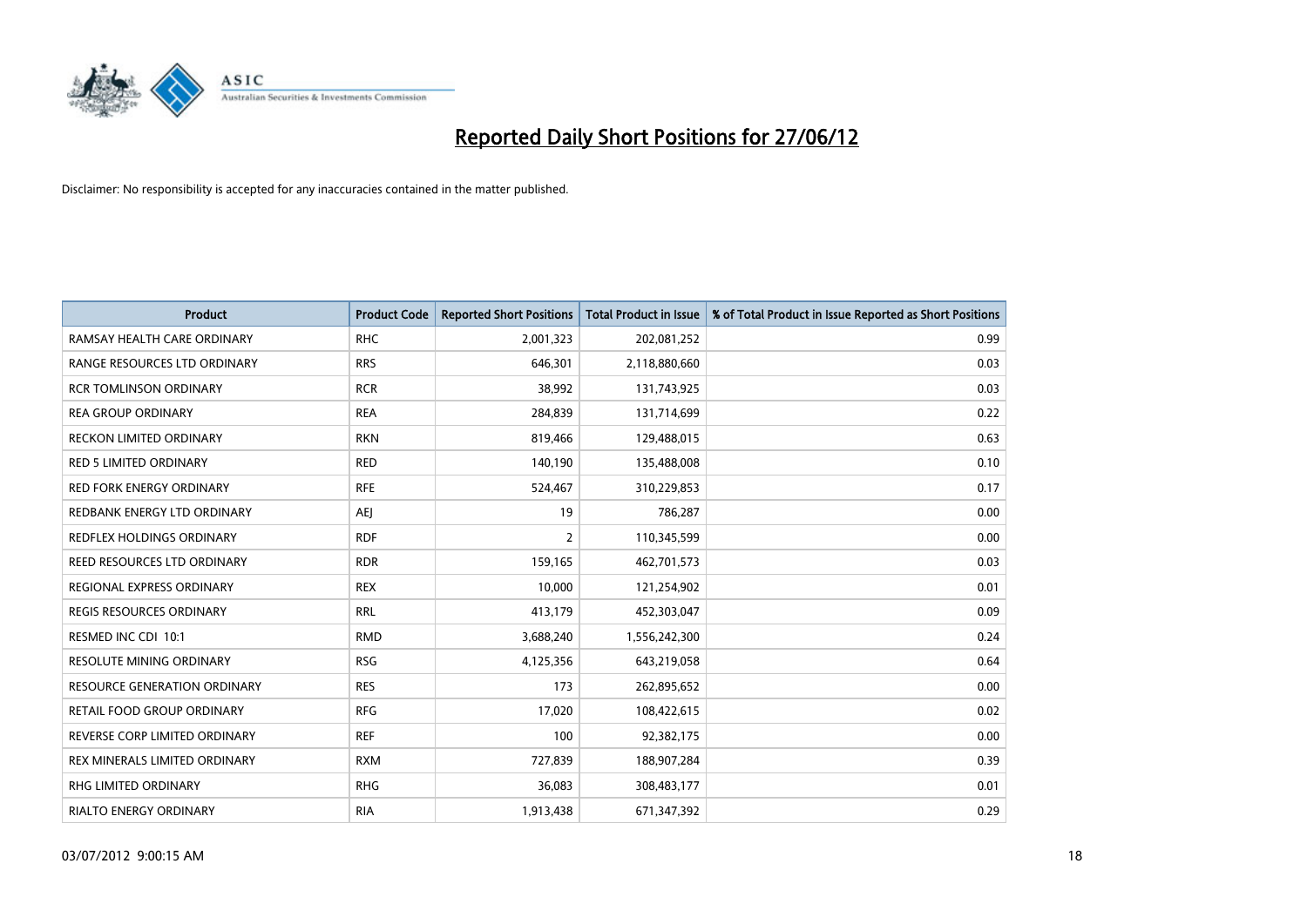

| <b>Product</b>                     | <b>Product Code</b> | <b>Reported Short Positions</b> | <b>Total Product in Issue</b> | % of Total Product in Issue Reported as Short Positions |
|------------------------------------|---------------------|---------------------------------|-------------------------------|---------------------------------------------------------|
| <b>RIDLEY CORPORATION ORDINARY</b> | <b>RIC</b>          | 8,683                           | 307,817,071                   | 0.00                                                    |
| RIO TINTO LIMITED ORDINARY         | <b>RIO</b>          | 22,654,002                      | 435,758,720                   | 5.20                                                    |
| ROBUST RESOURCES ORDINARY          | <b>ROL</b>          | 30,914                          | 87,994,097                    | 0.04                                                    |
| ROC OIL COMPANY ORDINARY           | <b>ROC</b>          | 2,042,681                       | 683,235,552                   | 0.30                                                    |
| <b>RURALCO HOLDINGS ORDINARY</b>   | <b>RHL</b>          | 12,000                          | 55,019,284                    | 0.02                                                    |
| SAI GLOBAL LIMITED ORDINARY        | SAI                 | 4,404,840                       | 204,354,836                   | 2.16                                                    |
| SALMAT LIMITED ORDINARY            | <b>SLM</b>          | 2,792,817                       | 159,802,174                   | 1.75                                                    |
| SAMSON OIL & GAS LTD ORDINARY      | SSN                 | 1,349,852                       | 1,769,154,617                 | 0.08                                                    |
| SANDFIRE RESOURCES ORDINARY        | <b>SFR</b>          | 4,297,119                       | 151,233,635                   | 2.84                                                    |
| SANTOS LTD ORDINARY                | <b>STO</b>          | 5,162,795                       | 952,791,556                   | 0.54                                                    |
| SARACEN MINERAL ORDINARY           | SAR                 | 2,502,626                       | 594,815,640                   | 0.42                                                    |
| SEDGMAN LIMITED ORDINARY           | SDM                 | 16,887                          | 214,292,930                   | 0.01                                                    |
| SEEK LIMITED ORDINARY              | <b>SEK</b>          | 11,751,134                      | 337,101,307                   | 3.49                                                    |
| SENEX ENERGY LIMITED ORDINARY      | <b>SXY</b>          | 15,736,881                      | 926,147,416                   | 1.70                                                    |
| SERVCORP LIMITED ORDINARY          | SRV                 | 111                             | 98,440,807                    | 0.00                                                    |
| SERVICE STREAM ORDINARY            | <b>SSM</b>          | 400                             | 283,418,867                   | 0.00                                                    |
| SEVEN GROUP HOLDINGS ORDINARY      | <b>SVW</b>          | 738,257                         | 307,410,281                   | 0.24                                                    |
| SEVEN WEST MEDIA LTD ORDINARY      | <b>SWM</b>          | 29,720,688                      | 666,105,054                   | 4.46                                                    |
| SIGMA PHARMACEUTICAL ORDINARY      | <b>SIP</b>          | 5,208,383                       | 1,185,020,782                 | 0.44                                                    |
| SILEX SYSTEMS ORDINARY             | <b>SLX</b>          | 708,604                         | 170,143,997                   | 0.42                                                    |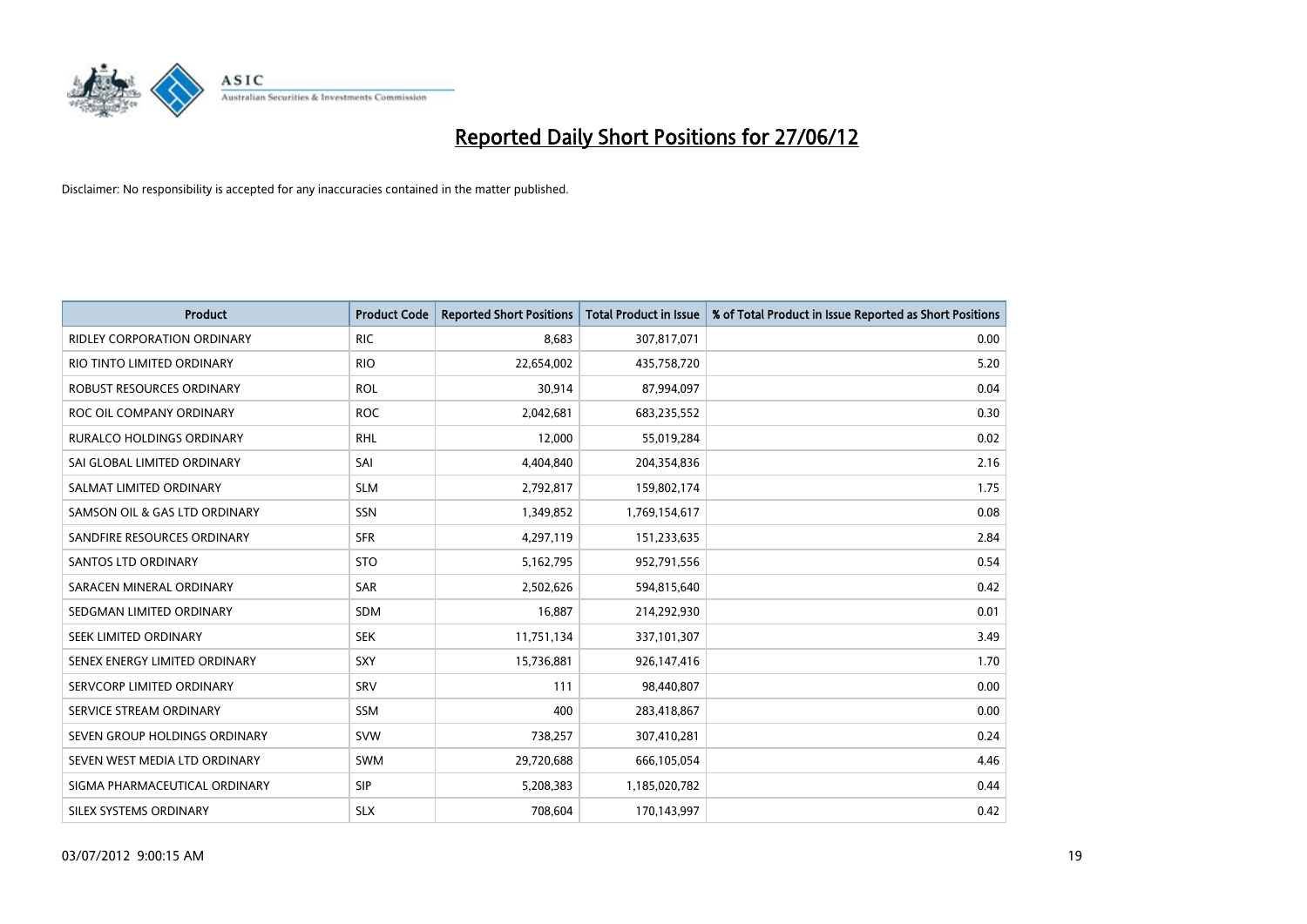

| <b>Product</b>                           | <b>Product Code</b> | <b>Reported Short Positions</b> | <b>Total Product in Issue</b> | % of Total Product in Issue Reported as Short Positions |
|------------------------------------------|---------------------|---------------------------------|-------------------------------|---------------------------------------------------------|
| SILVER LAKE RESOURCE ORDINARY            | <b>SLR</b>          | 496,571                         | 220,264,064                   | 0.23                                                    |
| SIMS METAL MGMT LTD ORDINARY             | SGM                 | 8,327,808                       | 204,816,794                   | 4.07                                                    |
| SINGAPORE TELECOMM. CHESS DEPOSITARY INT | SGT                 | 8,083,460                       | 163,034,804                   | 4.96                                                    |
| SKILLED GROUP LTD ORDINARY               | <b>SKE</b>          | 195,372                         | 233,487,276                   | 0.08                                                    |
| SKY CITY ENTERTAIN, ORDINARY             | <b>SKC</b>          | 101                             | 576,958,340                   | 0.00                                                    |
| <b>SKY NETWORK ORDINARY</b>              | <b>SKT</b>          | 15,000                          | 389,139,785                   | 0.00                                                    |
| <b>SLATER &amp; GORDON ORDINARY</b>      | SGH                 | 19,825                          | 168,600,731                   | 0.01                                                    |
| SMS MANAGEMENT. ORDINARY                 | <b>SMX</b>          | 700,850                         | 68,415,913                    | 1.02                                                    |
| SONIC HEALTHCARE ORDINARY                | <b>SHL</b>          | 4,252,332                       | 390,969,875                   | 1.09                                                    |
| SOUL PATTINSON (W.H) ORDINARY            | SOL                 | 11,451                          | 239,395,320                   | 0.00                                                    |
| SOUTH BOULDER MINES ORDINARY             | <b>STB</b>          | 101,421                         | 116,232,826                   | 0.09                                                    |
| SP AUSNET STAPLED SECURITIES             | <b>SPN</b>          | 6,472,969                       | 3,330,649,931                 | 0.19                                                    |
| SPARK INFRASTRUCTURE STAPLED NOTE & UNIT | SKI                 | 30,639,038                      | 1,326,734,264                 | 2.31                                                    |
| SPDR 200 FINANCIALS ETF UNITS            | <b>OZF</b>          | 16,984                          | 1,000,113                     | 1.70                                                    |
| SPECIALTY FASHION ORDINARY               | <b>SFH</b>          | 2,099,171                       | 192,236,121                   | 1.09                                                    |
| SPOTLESS GROUP LTD ORDINARY              | <b>SPT</b>          | 522,375                         | 265,746,161                   | 0.20                                                    |
| ST BARBARA LIMITED ORDINARY              | <b>SBM</b>          | 5,970,488                       | 325,615,389                   | 1.83                                                    |
| STANMORE COAL LTD ORDINARY               | <b>SMR</b>          | 16,885                          | 160,180,221                   | 0.01                                                    |
| STARPHARMA HOLDINGS ORDINARY             | SPL                 | 2,168,543                       | 280,802,451                   | 0.77                                                    |
| STH CRS ELECT ENGNR ORDINARY             | <b>SXE</b>          | 1,000                           | 161,486,826                   | 0.00                                                    |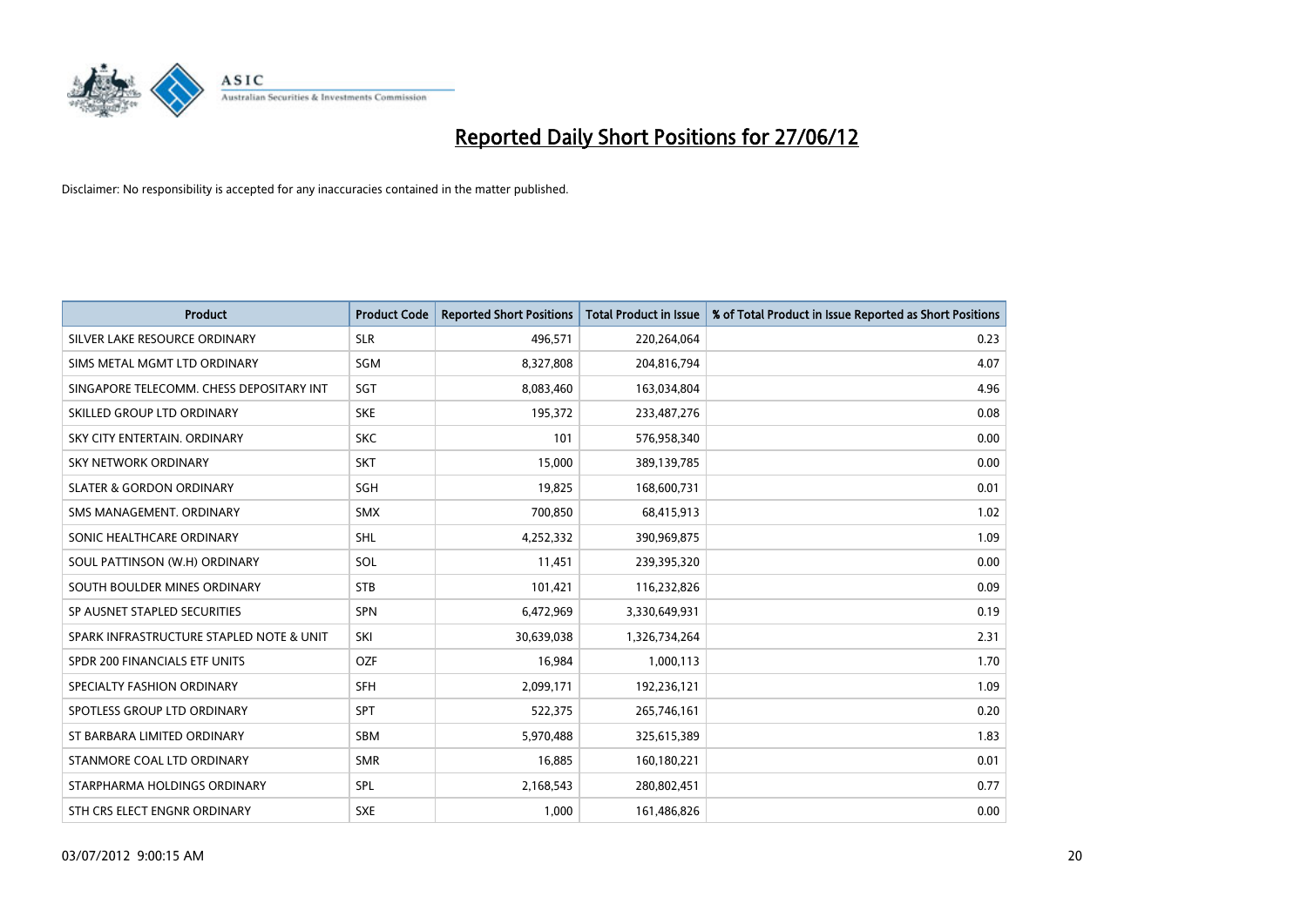

| <b>Product</b>                   | <b>Product Code</b> | <b>Reported Short Positions</b> | <b>Total Product in Issue</b> | % of Total Product in Issue Reported as Short Positions |
|----------------------------------|---------------------|---------------------------------|-------------------------------|---------------------------------------------------------|
| STHN CROSS MEDIA ORDINARY        | <b>SXL</b>          | 7,963,950                       | 704,594,449                   | 1.13                                                    |
| STOCKLAND UNITS/ORD STAPLED      | <b>SGP</b>          | 47,811,363                      | 2,207,512,454                 | 2.17                                                    |
| STRAITS RES LTD. ORDINARY        | SRO                 | 149,911                         | 456,529,474                   | 0.03                                                    |
| STW COMMUNICATIONS ORDINARY      | <b>SGN</b>          | 130,679                         | 362,798,351                   | 0.04                                                    |
| SUNCORP GROUP LTD ORDINARY       | <b>SUN</b>          | 11,375,586                      | 1,286,600,980                 | 0.88                                                    |
| SUNDANCE ENERGY ORDINARY         | <b>SEA</b>          | 52,694                          | 277,098,474                   | 0.02                                                    |
| SUNDANCE RESOURCES ORDINARY      | SDL                 | 13,561,777                      | 3,049,577,034                 | 0.44                                                    |
| SUNLAND GROUP LTD ORDINARY       | <b>SDG</b>          | 91,510                          | 199,617,888                   | 0.05                                                    |
| SUPER RET REP LTD ORDINARY       | SUL                 | 1,592,139                       | 196,152,971                   | 0.81                                                    |
| SYD AIRPORT STAPLED US PROHIBIT. | SYD                 | 9,272,260                       | 1,861,210,782                 | 0.50                                                    |
| SYRAH RESOURCES ORDINARY         | <b>SYR</b>          | 50,729                          | 125,204,521                   | 0.04                                                    |
| TABCORP HOLDINGS LTD ORDINARY    | <b>TAH</b>          | 6,672,741                       | 730,113,969                   | 0.91                                                    |
| TANAMI GOLD NL ORDINARY          | <b>TAM</b>          | 257,046                         | 261,132,677                   | 0.10                                                    |
| TAP OIL LIMITED ORDINARY         | <b>TAP</b>          | 1,138,041                       | 241,295,311                   | 0.47                                                    |
| TASSAL GROUP LIMITED ORDINARY    | <b>TGR</b>          | 77,050                          | 146,304,404                   | 0.05                                                    |
| <b>TATTS GROUP LTD ORDINARY</b>  | <b>TTS</b>          | 6,740,675                       | 1,362,919,733                 | 0.49                                                    |
| TECHNOLOGY ONE ORDINARY          | <b>TNE</b>          | 5,500                           | 304,910,455                   | 0.00                                                    |
| TELECOM CORPORATION ORDINARY     | <b>TEL</b>          | 17,615,675                      | 1,869,532,114                 | 0.94                                                    |
| TELSTRA CORPORATION, ORDINARY    | <b>TLS</b>          | 32,333,020                      | 12,443,074,357                | 0.26                                                    |
| TEN NETWORK HOLDINGS ORDINARY    | <b>TEN</b>          | 73,910,566                      | 1,360,536,737                 | 5.43                                                    |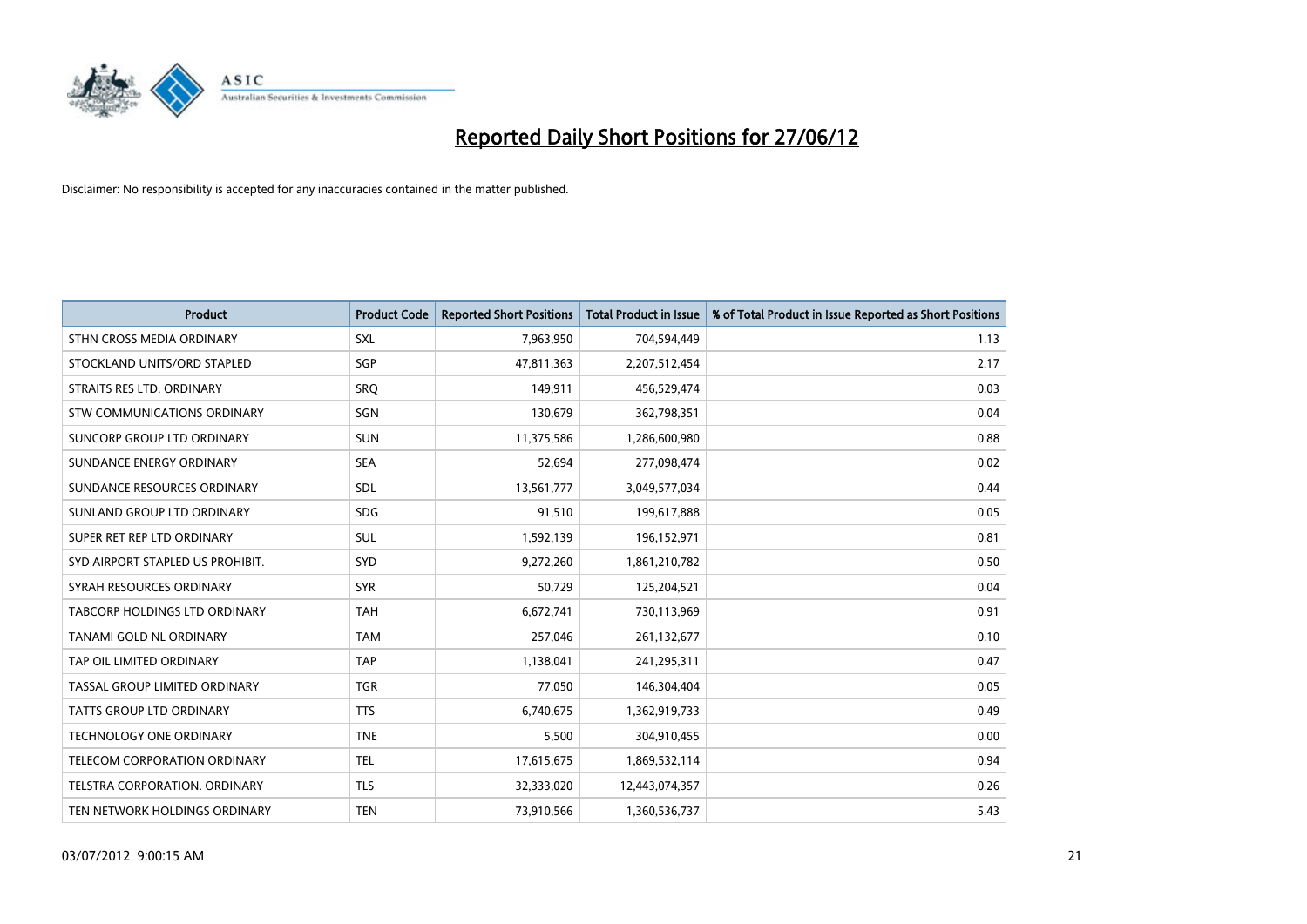

| <b>Product</b>                       | <b>Product Code</b> | <b>Reported Short Positions</b> | <b>Total Product in Issue</b> | % of Total Product in Issue Reported as Short Positions |
|--------------------------------------|---------------------|---------------------------------|-------------------------------|---------------------------------------------------------|
| TERANGA GOLD CORP CDI 1:1            | <b>TGZ</b>          | 99,892                          | 158,155,577                   | 0.06                                                    |
| TEXON PETROLEUM LTD ORDINARY         | <b>TXN</b>          | 292,700                         | 245,039,848                   | 0.12                                                    |
| TFS CORPORATION LTD ORDINARY         | <b>TFC</b>          | 207,942                         | 279,621,829                   | 0.07                                                    |
| THAKRAL HOLDINGS GRP ORDINARY/UNIT   | <b>THG</b>          | 100                             | 585,365,014                   | 0.00                                                    |
| THE REJECT SHOP ORDINARY             | <b>TRS</b>          | 2,130,924                       | 26,071,170                    | 8.17                                                    |
| THINKSMART LIMITED ORDINARY          | <b>TSM</b>          | 175,000                         | 156,005,431                   | 0.11                                                    |
| THORN GROUP LIMITED ORDINARY         | <b>TGA</b>          | 374,849                         | 146,374,703                   | 0.26                                                    |
| TIGER RESOURCES ORDINARY             | TGS                 | 2,147,822                       | 673,470,269                   | 0.32                                                    |
| TOLL HOLDINGS LTD ORDINARY           | <b>TOL</b>          | 13,525,183                      | 717,133,875                   | 1.89                                                    |
| TOX FREE SOLUTIONS ORDINARY          | <b>TOX</b>          | 36,946                          | 115,066,608                   | 0.03                                                    |
| TPG TELECOM LIMITED ORDINARY         | <b>TPM</b>          | 2,019,085                       | 793,808,141                   | 0.25                                                    |
| TRADE ME GROUP ORDINARY              | <b>TME</b>          | 1,869                           | 395,745,510                   | 0.00                                                    |
| <b>TRANSFIELD SERVICES ORDINARY</b>  | <b>TSE</b>          | 3,840,089                       | 522,463,349                   | 0.73                                                    |
| TRANSPACIFIC INDUST, ORDINARY        | <b>TPI</b>          | 5,729,297                       | 1,578,209,025                 | 0.36                                                    |
| TRANSURBAN GROUP TRIPLE STAPLED SEC. | TCL                 | 17,230,059                      | 1,458,321,112                 | 1.18                                                    |
| TREASURY WINE ESTATE ORDINARY        | <b>TWE</b>          | 13,800,887                      | 647,227,144                   | 2.13                                                    |
| TROY RESOURCES LTD ORDINARY          | <b>TRY</b>          | 110,006                         | 89,412,649                    | 0.12                                                    |
| UGL LIMITED ORDINARY                 | UGL                 | 6,990,756                       | 166,315,038                   | 4.20                                                    |
| UNILIFE CORPORATION CDI 6:1          | <b>UNS</b>          | 211,168                         | 256,958,538                   | 0.08                                                    |
| <b>UXC LIMITED ORDINARY</b>          | <b>UXC</b>          | 106,136                         | 305,585,913                   | 0.03                                                    |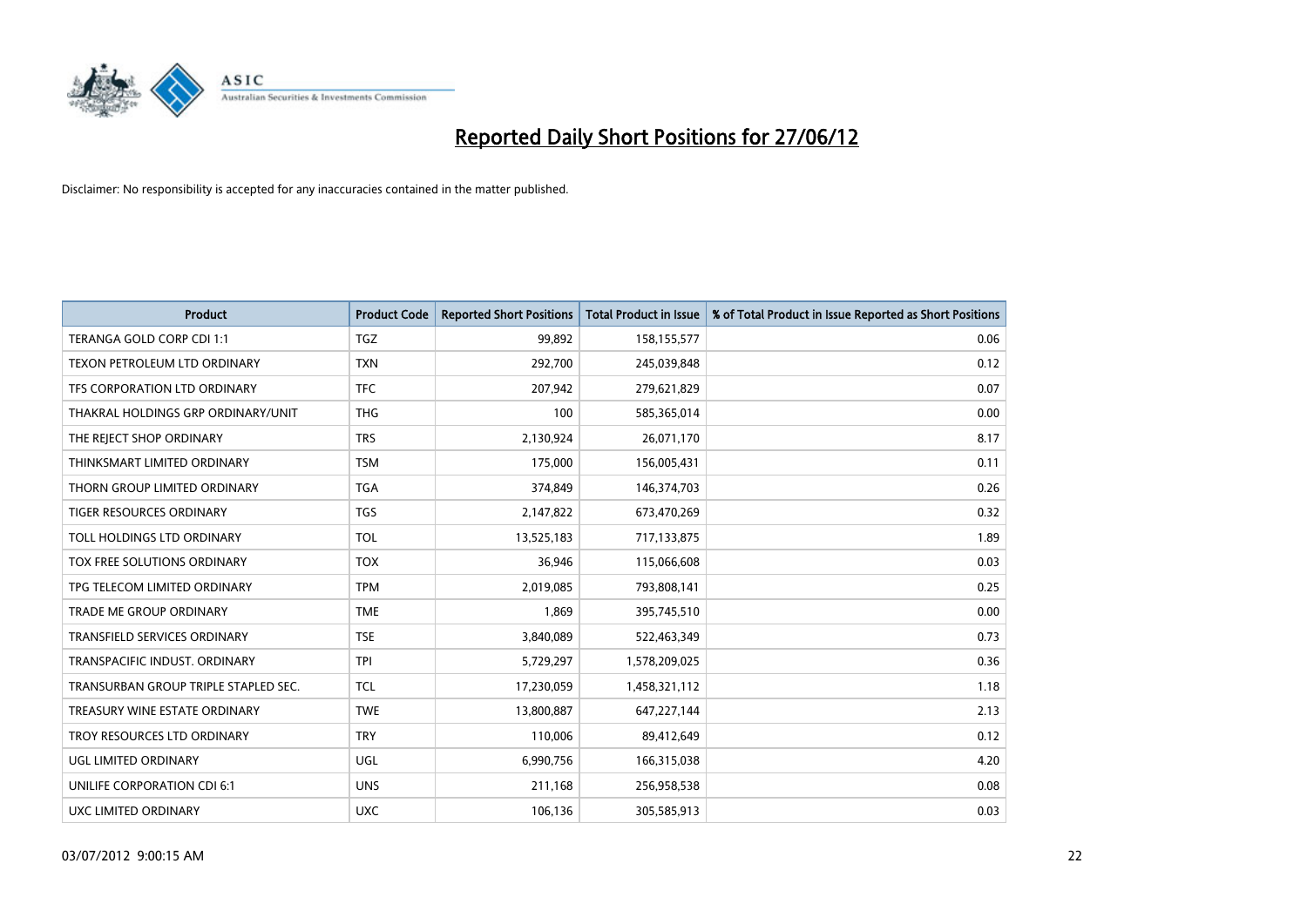

| <b>Product</b>                         | <b>Product Code</b> | <b>Reported Short Positions</b> | <b>Total Product in Issue</b> | % of Total Product in Issue Reported as Short Positions |
|----------------------------------------|---------------------|---------------------------------|-------------------------------|---------------------------------------------------------|
| <b>VENTURE MINERALS ORDINARY</b>       | <b>VMS</b>          | 139,396                         | 232,468,592                   | 0.06                                                    |
| <b>VIRGIN AUS HLDG LTD ORDINARY</b>    | <b>VAH</b>          | 25,014,160                      | 2,210,197,600                 | 1.13                                                    |
| VITERRA INC CDI 1:1                    | <b>VTA</b>          | 10                              | 68,629,939                    | 0.00                                                    |
| VNGD ALL-WORLD EX-US CDI 1:1           | <b>VEU</b>          | 3,881                           | 990,776                       | 0.39                                                    |
| WAH NAM INT HLDG LTD ORDINARY          | <b>WNI</b>          | 1,111,872                       | 7,045,039,665                 | 0.02                                                    |
| <b>WATPAC LIMITED ORDINARY</b>         | <b>WTP</b>          | 505,204                         | 184,332,526                   | 0.27                                                    |
| <b>WDS LIMITED ORDINARY</b>            | <b>WDS</b>          | 7                               | 144,740,614                   | 0.00                                                    |
| WEBIET LIMITED ORDINARY                | <b>WEB</b>          | 37,077                          | 71,065,929                    | 0.05                                                    |
| WESFARMERS LIMITED ORDINARY            | <b>WES</b>          | 28,665,292                      | 1,006,504,883                 | 2.85                                                    |
| WESFARMERS LIMITED PARTIALLY PROTECTED | <b>WESN</b>         | 1,413,177                       | 150,567,279                   | 0.94                                                    |
| WESTERN AREAS NL ORDINARY              | <b>WSA</b>          | 7,374,672                       | 179,735,899                   | 4.10                                                    |
| WESTERN DESERT RES. ORDINARY           | <b>WDR</b>          | 479,597                         | 218,819,203                   | 0.22                                                    |
| WESTFIELD GROUP ORD/UNIT STAPLED SEC   | <b>WDC</b>          | 7,581,176                       | 2,267,603,504                 | 0.33                                                    |
| WESTFIELD RETAIL TST UNIT STAPLED      | <b>WRT</b>          | 53,915,846                      | 3,054,166,195                 | 1.77                                                    |
| <b>WESTPAC BANKING CORP ORDINARY</b>   | <b>WBC</b>          | 59,511,187                      | 3,055,170,353                 | 1.95                                                    |
| WHITE ENERGY COMPANY ORDINARY          | <b>WEC</b>          | 2,296,470                       | 322,974,494                   | 0.71                                                    |
| <b>WHITEHAVEN COAL ORDINARY</b>        | <b>WHC</b>          | 8,676,489                       | 1,013,190,387                 | 0.86                                                    |
| WINDIMURRA VANADIUM ORDINARY           | <b>WVL</b>          | 163,685                         | 154,278,674                   | 0.11                                                    |
| WOODSIDE PETROLEUM ORDINARY            | <b>WPL</b>          | 2,814,116                       | 823,910,657                   | 0.34                                                    |
| WOOLWORTHS LIMITED ORDINARY            | <b>WOW</b>          | 5,851,979                       | 1,231,930,231                 | 0.48                                                    |